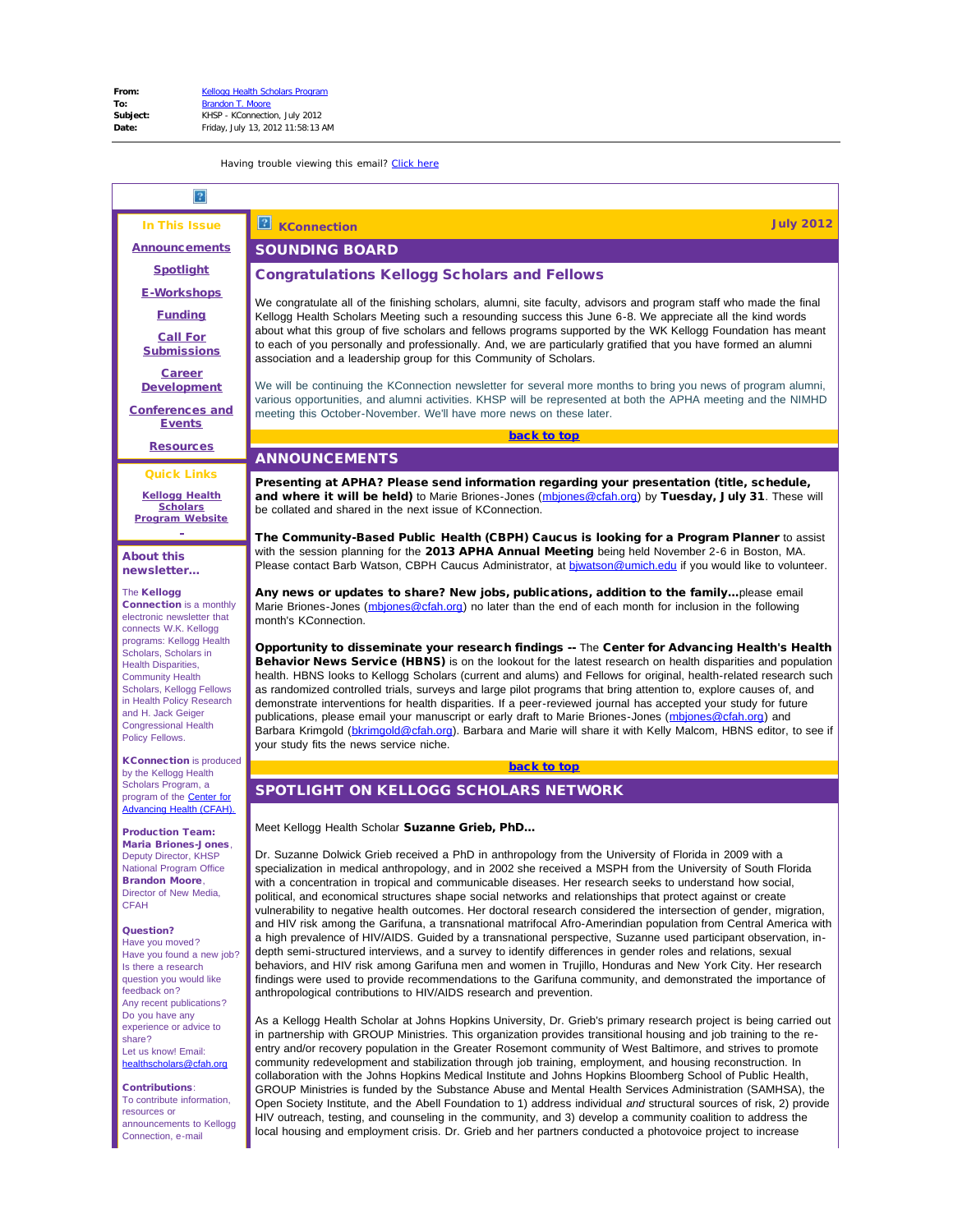#### [kconnection@cfah.org.](mailto:kconnection@cfah.org)

<span id="page-1-0"></span>*Do We Have Your Most Updated Contact Information?* Please update our files if your email or mailing address has changed or will change. We want to keep our Scholars network as up-to-date and wellconnected as possible! Please send any changes to **[mbjones@cfah.org](mailto:mbjones@cfah.org)** or [healthscholars@cfah.org.](mailto:healthscholars@cfah.org)

visibility and discussion of the coalition efforts among community members and policy makers. In this study, they used photovoice to explore how men affected by incarceration and/or substance abuse understood the relationship between housing, households, and health at the individual and community level. This project has been used as a springboard for local, state, and national policy actions including a neighborhood walk for local policy makers and hill visits in Washington DC. To learn more about this project and see the photographs, please visit [www.rosemontphotovoice.com.](http://r20.rs6.net/tn.jsp?e=0019l1XMXRMQ6ukGqLog6j93WzFOAiz3fExbC1pfx2175pKNJYI43ptT7OHAj-fGOWIB-I1Id35rnHAXefxB0cQx_5O8rR2rzRbPjFmzKMPmqSCH3ICgRxlaQ==)

Dr. Grieb is extending her postdoctoral fellowship through funding by SAMHSA to develop, implement, and evaluate a family intervention for re-entry and recovery. In response to the question, "What contribution has your Kellogg Health Scholars Program experience made to your policy career?" Dr. Grieb responds, "the Kellogg Health Scholars Program has given me a better understanding of how to engage policy makers - for example, how to make our findings more visible and how to appropriately identify the language to use - and thus has really given me the confidence to more fully engage in the policy making process. This is a crucial part of our research and so this experience has truly been invaluable."

# [back to top](#page-0-3)

## ARCHIVED KHSP E-WORKSHOPS

<span id="page-1-1"></span>The archived KHSP e-workshops are taped from the live e-workshops of the Kellogg Health Scholars. These live electronic workshops are intended to bring Kellogg Health Scholars together between face-to-face networking meetings to explore topics of mutual interest. Its purpose is to form closer networks between the Kellogg Health Scholars and to provide to them and the Kellogg Community of Scholars support and resources for career development.

Access to archived e-workshops is STRICTLY LIMITED to Kellogg Health Scholars, Kellogg Fellows in Health Policy Research (current and alumni), Scholars in Health Disparities and Community Health Scholars program alumni and H. Jack Geiger Congressional Health Policy Fellows program alumni. The contents of these eworkshops are confidential. These archived presentations should not be accessed, copied or forwarded by/to any individuals other than group of scholars, fellows and scholar/fellow alumni that have been identified.

To listen to the archived presentations and download materials, visit [http://bit.ly/f8TRa1.](http://r20.rs6.net/tn.jsp?e=0019l1XMXRMQ6uN4lFZgY1ty7KGzhGMzSgkTENXWuu_YvqkYSOQfnAfaAeb4hn1-EFI16JtnuZZfS1-K4gEhoTr-FbkwxcQUWF-RCsp0P3bMTBiqgqCASfaUyN7ElVZtCETOjfP89Sxkhs=) For login and passcode information, please contact Brandon Moore at **bmoore@cfah.org** 

#### [back to top](#page-0-3)

## FUNDING

#### PolicyLink and Covergence Partnership

Convergence Innovation Fund: Promoting Health and Equity through Built Environment and Healthy Food Access Policy

Deadline: August 9, 2012, 5:00 p.m. (PT)

On behalf of the Convergence Partnership\*, PolicyLink is pleased to provide information about an exciting new funding opportunity. You are invited to review the [Convergence Innovation Fund Request for Proposals](http://r20.rs6.net/tn.jsp?e=0019l1XMXRMQ6v1STyQf9hmO19C9pdretbyKBLn4dwWNL59YGo70bjJ_yUbRqmS19TUD54LdmPuitHVPTxWiyA0rpIlNjHr2UVvqhhfOpbzCPggbgn98-8Q-yfQBfXIa08apvNsNk0QuP-eCVevsCXzricnoJqTqWtgEdrUwS-bwZ4KW1REqIn1qhsY6u0CpQXgZJzKD2JpRRfU-RJUr4WCFu3LKB0bQ3-c). Applications are due Thursday, August 9, 2012, 5pm PT.

*RFP Overview:*The Convergence Partnership encourages local and regional philanthropic institutions to submit proposals for grantmaking initiatives that support innovative, multifield policy and environmental change strategies that enhance the built environment and expand food access to improve health and equity. Proposals selected to receive Innovation Fund awards will receive 50 percent in matching dollars, up to \$200,000 for a three-year period. Local organizations can initiate the proposal by approaching their local foundations to discuss healthy, equitable built environment and healthy food access opportunities. Applications, however, must be submitted by the local foundation. *In the application review process, priority will be given to applicants who apply in partnership with equity-focused community groups.* Visit [www.convergencepartnership.org/InnovationFund](http://r20.rs6.net/tn.jsp?e=0019l1XMXRMQ6ufNSIbg7FlHY0GFLSJrzXRxdBvqFC9IrzQf8MwBoyJH1C3d89R5yWVbISDV2iiRhmQ2QKW0DukrVdbkZl64eZS3pOpLY9faYM9V_QUlxzSs39ZVBCoikrxfkg2ZjVkgteizsX-2ZY0rKBqeXMBIyNvTFN1FFU8djVgp6JC3zuG6uj4r4RSXsxa9TRGSEcTZx5PfZlzRmHj4sH0b8YQptZV) and the RFP for examples of projects previously funded by the Innovation Fund. The Innovation Fund was created to offer an incentive to local and regional funders to take risks in grantmaking, urge them to promote equity, focus on policy and environmental change, and create nontraditional partnerships. The goal is to develop long-term support and commitment to creating healthy, equitable communities. See the [RFP](http://r20.rs6.net/tn.jsp?e=0019l1XMXRMQ6tuBxkc3BCQcBnagbC6YutGnd64SnWAcOl_C0ynW1ZImO6qTGBEyvpYPVbc6QazEcOdfuSBiLwppNvEianYjTsW5kEfFVJZS_YJDMI8h72d5_gXFoCfF2FQfI-g5MetrjxQZcrf0ayFFY90w2WX8-3H0GXeNVAZD1sH2joUxQQ3IMX7OHvtsfLTdVNeYTQ7LI0-nFAT8YYlWF1K_N6zYLj7) for details. For questions, contact [convergence@policylink.org](mailto:convergence@policylink.org). *\* The Convergence Partnership is a collaboration of funders with the shared goal of changing policies and environments to better achieve the vision of healthy people living in healthy places. The steering committee includes representatives from Ascension Health, The California Endowment, Kaiser Permanente, Kresge Foundation, Nemours, the Robert Wood Johnson Foundation, and the W.K. Kellogg Foundation. The Centers for*

*Disease Control and Prevention serve as critical technical advisors on the committee. PolicyLink is program director to the partnership, providing recommendations for grantmaking, policy impact and staff support. For more information, visit* [www.convergencepartnership.org.](http://r20.rs6.net/tn.jsp?e=0019l1XMXRMQ6vIcm0r5x018Hm8T08B7N8MAvDCxMaqdoIwZq39oM_QDmLi4q2GKWqPDLjoZE8MbcY21EVpC9L-7V2fcxWtx_N7iocN1g3ZgHomcZvYIAsL63SCtOgPUXOzD3V5sA-SWPZLZd7eJDScmqQoAXSJwJIsURI9Cf1Ns2pGMtHy1dAapz8_mvbZeQBZkiCyAlVibCQ69TwpYLEEPKsoSvnBqHJC)

#### The Eunice Kennedy Shriver National Institute of Child Health and Human Development Academic-Community Partnership Conference Series (R13) (PAR-12-102)

The Eunice Kennedy Shriver National Institute of Child Health and Human Development (NICHD) encourages Research Conference Grant (R13) applications to conduct health disparities-related meetings, workshops, and symposia. The purpose of the Academic-Community Partnership Conference Series is to bring together academic institutions/organizations and community organizations to identify opportunities for addressing health disparities through the use of Community-Based Participatory Research (CBPR). Clarification/Update of Areas of Research Focus for PAR-12-102, Academic-Community Partnership Conference Series (R13) (NOT-HD-12-021) New Areas of Research Focus \* Preterm birth \* Infant mortality \* SIDS \* Uterine fibroid tumors \* Childhood, adolescent, and/or adult obesity \* Violence prevention \* Perinatal HBV and HIV/AIDS prevention \* HIV/AIDS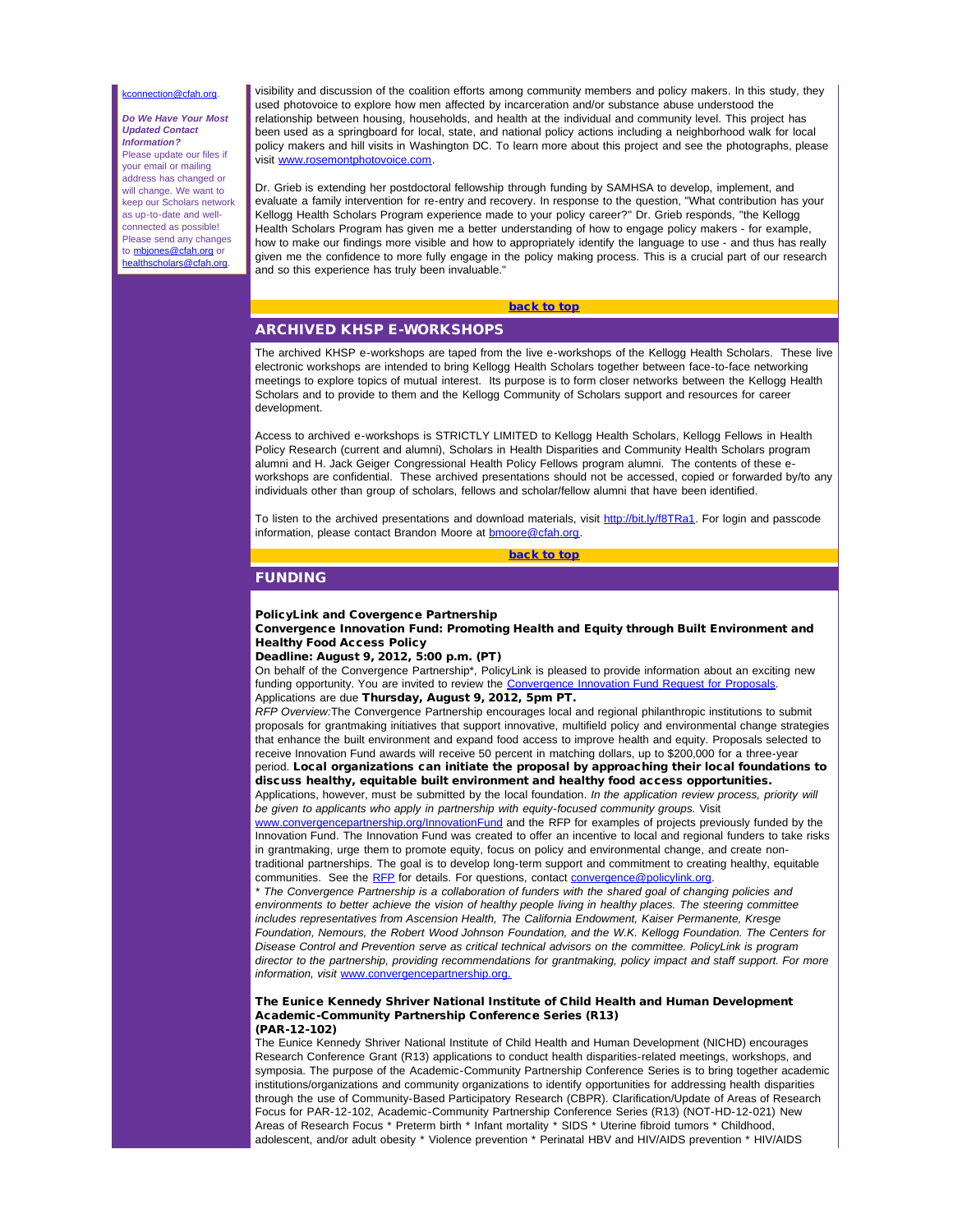prevention \* Asthma \* Intellectual and developmental disabilities \* Pediatric injury prevention \* Medical rehabilitation (e.g., spinal cord injury, TBI, stroke) More than one area of research focus may be addressed only when scientifically appropriate. Health literacy and techniques for outreach and information dissemination may only be addressed in conjunction with one of the identified areas of research focus. Applicants are strongly encouraged to contact the Scientific/Research Contact listed in Section VII. Agency Contacts (Della White, PhD) of the FOA regarding the appropriateness of research focus for proposed projects. This may be done as part of the required process for requesting advanced permission to submit an application no later than four weeks before the receipt date. If you have questions or would like to schedule a time to discuss potential application, contact Della Brown White, PhD Health Scientist Administrator Division of Special Populations Eunice Kennedy Shriver National Institute of Child Health and Human Development (NICHD) 6100 Executive Blvd., Suite 5E03 Bethesda, MD 20892 Phone: (301) 435-2712 Fax: (301) 480-0393 E-mail: [whitede@mail.nih.gov.](mailto:whitede@mail.nih.gov) Website: [http://www.nichd.nih.gov/about/org/dsp/](http://r20.rs6.net/tn.jsp?e=0019l1XMXRMQ6sI7lEnkWfe63EHHdTOVxeEV8v3ikE2ZU0R9lnAA87VKRJmVTOckiK1XNTDUIUxjrxpAy5KE7SeoSQBRoPIFURnxkAWWFCYUHgr6b0PmqMduzwnqwM3Cp51nSUiP6svFcA=).

## Sociological Initiatives Foundation Concept Proposals on Action Research Projects Deadline: August 15, 2012

## Amount : \$10,000-\$20,000

The Sociological Initiatives Foundation (SIF) is dedicated to the belief that research and action are inseparable. We invite concept proposals for projects that link an explicit research design to a concrete social action strategy. Projects should also have clear social change goals. SIF has funded projects in the areas of civic participation, community organizing, crime and law, education, health, housing, immigration, labor organizing, and language/linguistics and literacy.

Some examples of desired applicants are:

· academic-community partnerships

· advocacy or community groups that conduct research that can withstand challenge in academic and policy arenas

· academics that organize or link to a constituency through their research

A limited number of concept applicants will be invited to submit full proposals in the fall of 2012. Applicants chosen for funding will receive 60% of the funds immediately in January of 2013. They will receive the remaining 40% after 11 months, contingent upon submitting evidence that the project's 11 month milestones have been met. Our analysis of past grant recipients has shown that projects typically take two years, so applicants should think in terms of such a timeline. The Foundation will also track projects and may choose to invite select grant recipients to apply for a second round of funding to enhance a project showing significant accomplishments in the previous two years. Complete guidelines, information on past funded projects, and the on-line concept application are available at http://bit.ly/LSILdM.

<span id="page-2-0"></span>Below is a list of grants awarded in 2011 to give you an idea of what the SIF has funded in the past: Central New York Community Foundation f/b/o the Literacy Coalition of Onondaga County Syracuse, NY --\$20,000 to evaluate a community literacy program for refugee families and identify what motivates participating parents to read to their children.

Farmworker Association of Florida, Inc., Apopk, FL -- \$20,000 for a study that quantifies farmworker wage loss due to natural disasters in Florida, a component of the Farmworkers Disaster Relief Project.

Florida Immigrant Advocacy Center, Miami FL -- \$20,000 to study the economic impact of Secure Communities on local governments, businesses, and families in Miami -Dade County.

Fuerza Laboral, Central Falls, RI -- \$20,000 for a study of wage theft in Rhode Island.

New Immigrant Community Empowerment, Jackson Heights, NY -- \$20,000 to document predatory and fraudulent consumer, financial, and immigration services and businesses targeting residents in Queens, NY.

Workers Defense Project, Austin, TX -- \$20,000 to study working conditions in the construction industry of Texas. YMCA of the University of Illinois, Champaign, IL -- \$19,000 to document the perceptions of undocumented youth and youth of undocumented parents about policies that limit their educational advancement.

#### [back to top](#page-0-3)

#### CALL FOR SUBMISSIONS

Call for Submissions - *Health and Human Rights*

Special Issue: Proposed Framework Convention on Global Health Deadline: August 20, 2012

Health and Human Rights, a peer-reviewed open access journal under the editorship of Partners in Health cofounder Paul Farmer, is published semi-annually, with new issues released in June and December. From 2012, selected papers in press are available prior to issue publication, thereby fast-tracking access to new research and enabling authors to cite their work. Submissions are welcomed at any time. Health and Human Rights will be publishing a special issue in June 2013 on a proposed Framework Convention on Global Health (FCGH). An FCGH would be based in the right to health and aimed at reducing national and global health inequities. It would ensure universal health coverage, establish a framework for sufficient and sustained funding, improve accountability, raise the priority of health in other legal regimes, and meet major challenges in global governance for health, such as poor coordination. For more information, please see the website for the Joint Action and Learning Initiative on National and Global Responsibilities for Health (JALI): [http://www.jalihealth.org.](http://r20.rs6.net/tn.jsp?e=0019l1XMXRMQ6tH7NYFNaJMDZv5YrfQKe_5fLp4O5NBOnIVl9mCNOWcg68k-zTTo4BglHtD76XoSToBqwnWftMY5kQGryKrQWcXOBNEjLb1O_g=) Abstracts for proposed articles are due to [hhrjournal@hsph.harvard.edu](mailto:hhrjournal@hsph.harvard.edu) by August 20, 2012. Original articles (research, commentary, and analysis) suitable for scholarly peer review are invited (3,500-7,000 words). In addition to research papers, we seek manuscripts that emerge from and reflect on practical efforts for the realization of social and economic rights (up to 7,000 words). The form and style of these pieces is flexible, but they should be of genuine relevance to people engaged in related work. All papers will be peer reviewed. Guest editors for this special issue of Health and Human Rights will be Alicia Ely Yamin (FXB Center, Harvard School of Public Health), Mark Heywood (SECTION27), Adila Hassim (SECTION27), Lawrence Gostin (O'Neill Institute, Georgetown University Law Center), Gorik Ooms (Institute of Tropical Medicine, Antwerp), and Eric Friedman (O'Neill Institute, Georgetown University Law Center). For this special issue on the FCGH, Health and Human Rights welcomes articles that explore how the FCGH could advance realization of the right to health. We are particularly interested in articles on (1) how to more precisely define and measure central elements of the right to health, and social and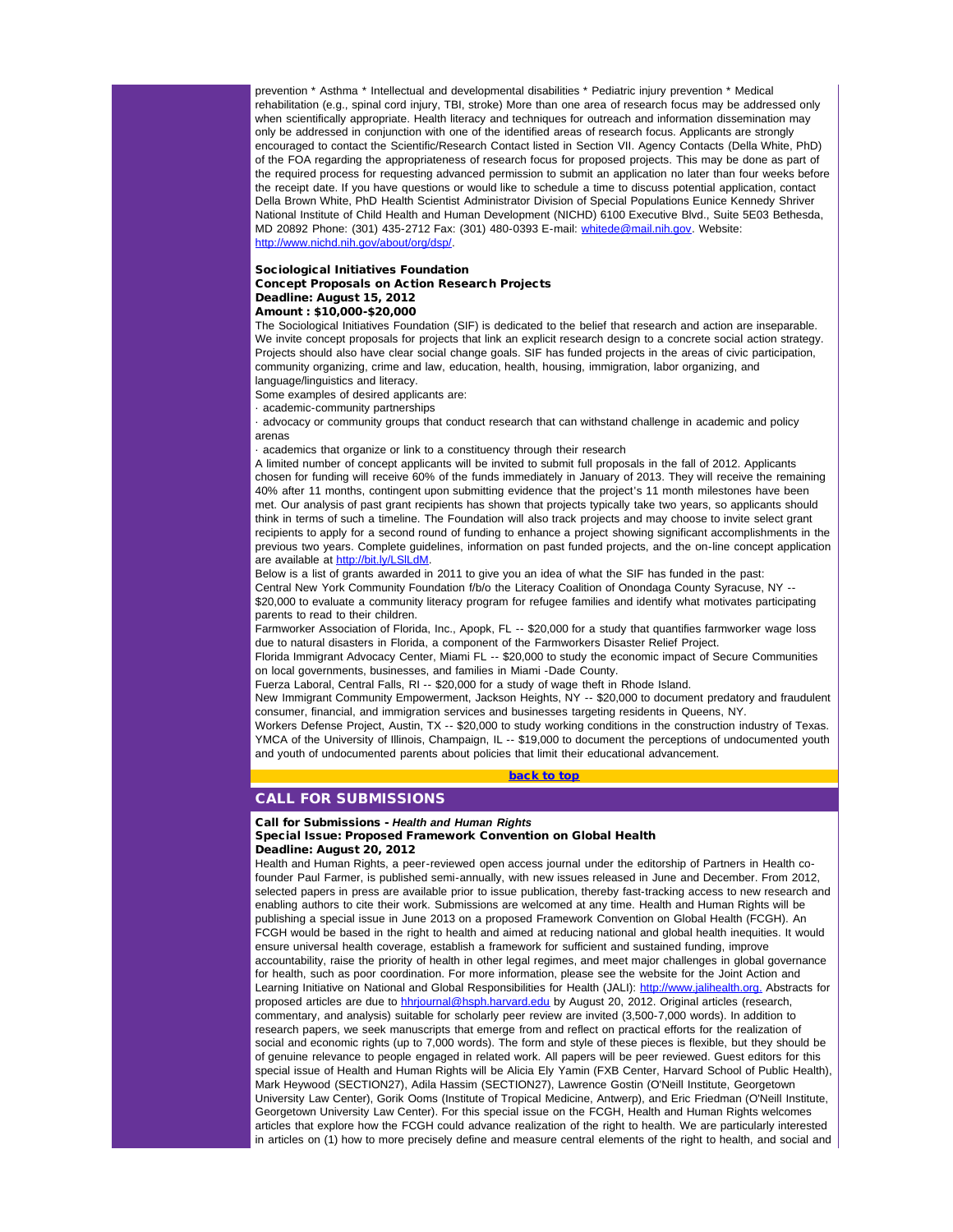economic rights more broadly (e.g., maximum of available resources, highest attainable standard of health, core obligations, international assistance and cooperation), to create greater clarity on national and global right to health responsibilities; (2) the obligations that non-state actors, particularly transnational entities, should have under the right to health, and how these obligations should be enforced; (3) strategies (especially ones that are scalable) to build right to health knowledge among communities and enable people to effectively claim and secure the right for themselves, their communities, and the entire population; (4) successful strategies to improving national health equity, including improving health particularly among women and poor, disadvantaged, or otherwise marginalized populations; (5) how the right to health could inform national and international health financing obligations, including the process of setting the targets; (6) evidence of how a right to health approach can contribute to improved health outcomes; (7) how non-health legal regimes can undermine the right to health, and laws, strategies, and other measures that could prevent these harms; and (8) the appropriate role and responsibilities of global institutions in advancing the right to health. We encourage authors, where appropriate, to relate these issues to an FCGH: how they might be incorporated into the treaty, or inform advocacy for it. We are also interested in articles exploring obstacles to an FCGH and how to overcome them, as well as incentives, sanctions, and other strategies that would improve compliance with an FCGH. We especially welcome articles that propose innovative solutions and that offer analysis and recommendations on how aspects of the right to health might be re-conceived to more effectively secure the right and close health inequities. The editors also invite short letters, brief research or fieldwork summaries, and short opinion or perspective essays (up to 2,500 words) for publication as "Letters to the Editor." These might also include short country case studies on obstacles to realizing the right to health and how a global health treaty could help, as well as innovative approaches to addressing the right to health and community and national levels that the FCGH might promote or incorporate. These pieces might also be published separately on the Health and Human Rights blog at hhropenforum.org. For specific format details, please see "Author Guidelines [http://hhrjournal.org/author-guidelines.php](http://r20.rs6.net/tn.jsp?e=0019l1XMXRMQ6vMWhnJ4_7XwHHT-aDdlBvgfGfGCzxkvqwVAIeP_iOFYm1XGfEmeAK8jIM6ltGShxRqTL0vIfPAdsPtcZPyD1PD3KjM6gCECgj-uM-vE6tsOLYuCl1-kslpNTxbpt2aeKA=)." Authors may also wish to consult a more complete list of JALI's research questions at:

http://www.jalihealth.org/research/index.html.</u> JALI has expressed interest in publishing on the JALI website selected articles that result from this call for submissions that space limitations or other constraints may prevent us from including in the June 2013 issue of Health and Human Rights. Please submit abstracts to [hhrjournal@hsph.harvard.edu](mailto:hhrjournal@hsph.harvard.edu) by August 20, 2012.

## Call for Manuscripts - *Sustainability* Special Issue: Measuring Socio-Economic Well-Being Deadline: December 31, 212

The following Special Issue will be published in Sustainability (ISSN 2071-1050,

[http://www.mdpi.com/journal/sustainability](http://r20.rs6.net/tn.jsp?e=0019l1XMXRMQ6tBVzX3ydJC_JhM6jFvDhfkYHcLikEMMmu0aLFmY2wIbVnTSfkPHXk2HDQHvpPhStkAulzOhlM3OgneIaNe3X-2nKz1lXrOC4zqZFA_zpjNFHGefdqX2HALlVNrtNE2AzU=)), and is now open to receive submissions of full research papers and comprehensive review articles for peer-review and possible publication:

Special Issue: Measuring Socio-Economic Well-Being; Website: [http://www.mdpi.com/si/sustainability/well-being](http://r20.rs6.net/tn.jsp?e=0019l1XMXRMQ6vT74IqzrsaEOcre0iynfILvrjQw7HoDVDYAfFuow0UdIV6JLTbO-0CJrSn-zxD2Q3q3QDfRp8vHLgUDTK-7G-Tz_p9V9zMoD6Qzk-6JmTY9_gQrtaO1oye-KhsfjcspXEvvD4DzWkF8A==); Deadline for manuscript submissions: 31 December 2012. Guest Editor: Dr. Robert B. Richardson, Department of Community, Agriculture, Recreation and Resource Studies, Michigan State University, MI 48824-1222, USA, EMail: [rbr@msu.edu.](mailto:rbr@msu.edu) The scholarship of sustainability, like sustainable development, is concerned with sustaining human well-being and quality of life, and as such, there is a growing interest in indicators of sustainability that incorporate measures of socio-economic welfare. Despite the fact that measures of economic production and national income such as gross domestic product (GDP) poorly depict socioeconomic well-being, they are still the most frequently tracked and commonly used indicators of welfare at nearly all spatial scales. GDP is a nearly universal indicator of socioeconomic wellbeing, despite its inclusion of welfare-reducing activities as positive and its failures to account for welfare-enhancing economic benefits of ecosystem services. It is essentially a gross measure of national income and spending - a tally of goods and services produced, regardless of their effect on well-being - and as such, it has been broadly criticized as a measure of welfare. Numerous quality of life indices and alternative economic indicators have been developed that consider the values of social capital, natural capital, and the

distribution of income. A burgeoning literature on subjective well-being and happiness has emerged to broaden the discourse on measurement. In addition, adaptive learning and participatory processes have been used to develop sustainability indicators with local communities. This Special Issue

<span id="page-3-0"></span>will focus on the measurement of social and economic welfare at regional, national, and local scales, including reviews, theoretical frameworks, and empirical research. You may send your manuscript now or up until the deadline. Submitted papers should not have been published previously, nor be under

consideration for publication elsewhere. We also encourage authors to send us their tentative title and short abstract by e-mail for approval to the Editorial Office at [sustainability@mdpi.com.](mailto:sustainability@mdpi.com) This Special Issue will be fully open access. Article Processing Charges are 500 CHF for well prepared manuscripts before 1 July 2012. For details see: [http://www.mdpi.com/about/apc/](http://r20.rs6.net/tn.jsp?e=0019l1XMXRMQ6uswlYtvntDgC9RihsUNG37jAYQ5-XBKKhTMaCzQX2gsV39HO0ERAb-c3z_yhJtTyY-JYzH34mgLrU15iczTS6MJlrg4-g5EYqWkIFeI6nmrHp9QscBsERb). Please visit the Instructions for Authors before submitting a manuscript: [http://www.mdpi.com/journal/sustainability/instructions](http://r20.rs6.net/tn.jsp?e=0019l1XMXRMQ6tu3CH-BuHdY8OX8gBAEQYKmpYwo00iff0axfjwObG0J5fXD4YUi0y-9Y4YwEtJa0XZC1qtpPNywzbY4I7XZdYYtXSHJ0SNAWWqLXSbn8pmfx4ZS9mfTekZGFzEQy7N07fnYfBYXfubq97JdmkC55_D).

Manuscripts should be submitted through the online manuscript submission and editorial system at [http://www.mdpi.com/user/manuscripts/upload/.](http://r20.rs6.net/tn.jsp?e=0019l1XMXRMQ6uSl9nofnrf6DxR-uR9_b_aB72XuwG5jhWefvNzSEnRc6W0lCsYkmotVpsG95_IaR1u6xB0bOUa-yrc1yMa5zAtf_hgLj1Kw052TkuNYU2yImXAFKvD94Oc_6u5hFb1J5CSfKfGLDyu7w==) Sustainability (ISSN 2071-1050) is an international, peer-reviewed open access journal of environmental, cultural, economic and social sustainability. It provides an advanced forum for studies related to sustainability and sustainable development. Sustainability is published by MDPI online monthly. The journal Sustainability is indexed and abstracted, among others, by Chemical Abstracts, CAB Abstracts, RePEc (including EconPapers and IDEAS) and Google Scholar. In case of questions, please contact the Editorial Office at: sustainability@mdpi.com

[back to top](#page-0-3)

# CAREER DEVELOPMENT

Harvard School of Public Health, Center for Population and Development Studies Two Openings

(1) Research Associate (Principal Analyst) in the Center's Research Computing Core Deadline: July 31, 2012

The Center for Population and Development Studies at the Harvard School of Public Health in Cambridge, MA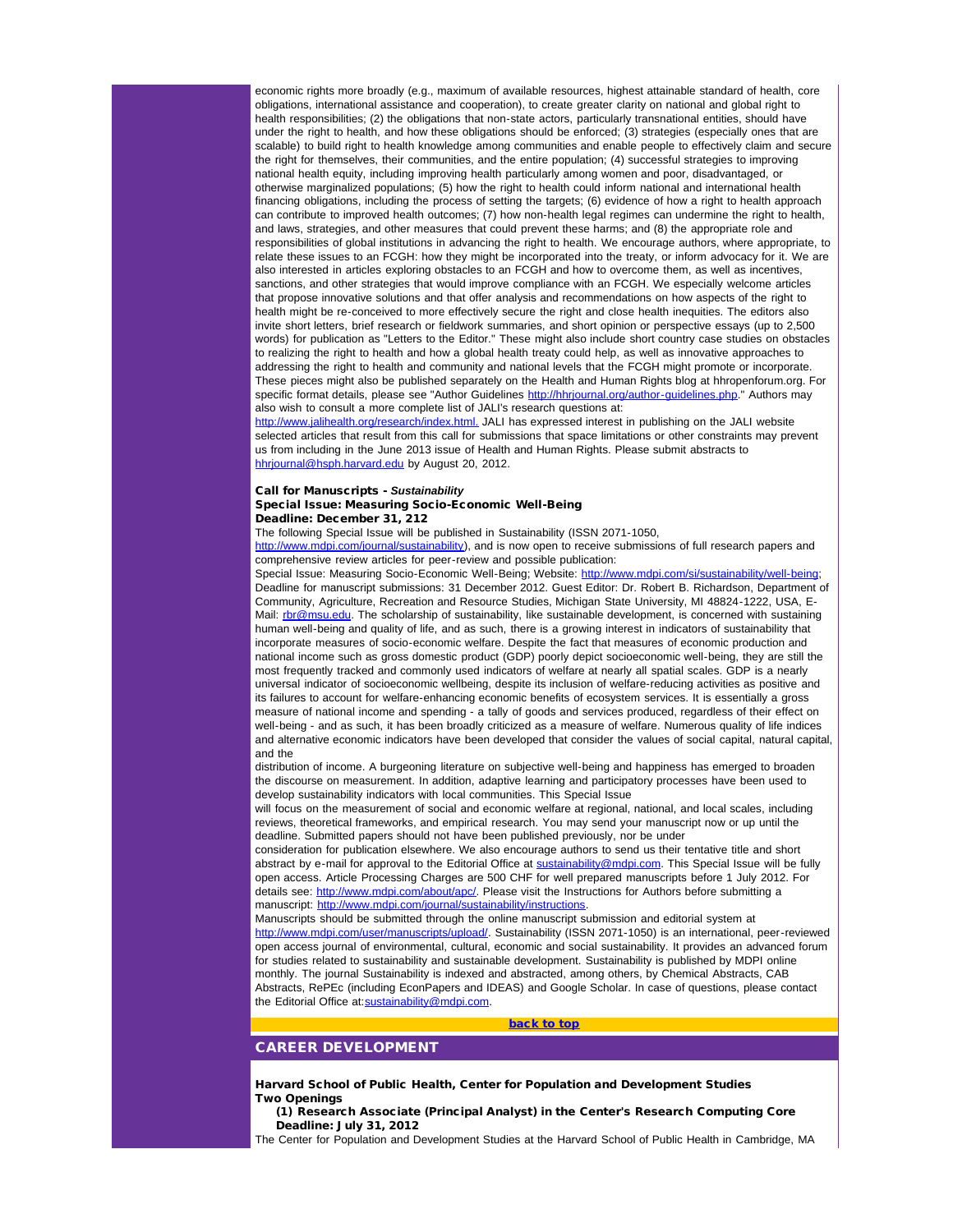seeks a Research Associate who will serve as a Principal Analyst in the Center's Research Core. The position involves providing statistical and data management programming support to several research projects. Focus will be on programming complex statistical and data manipulation algorithms that can become a part of a repertoire of programming tools available to researchers at the Center, including: multilevel modeling in neighborhood effects research, analyses of socially clustered data, and analysis of health trajectories from longitudinal cross-national surveys. The Research Associate should have a doctoral degree in a quantitative social or health field with very strong expertise in statistical programming in large data sets. Some post-doctoral research experience is preferred. A publication record in fields of social determinants of health, causal inference, or other topics in epidemiology or biostatistics is preferred. Experience in working with complex longitudinal data sets such as the HRS, SHARE, or Medicare as well as expertise in SAS, Stata and/or R with a broad range of expertise/comfort preferred would be advantageous. The Research Associate will work closely with faculty affiliates of the Center to co-author peer-reviewed journal articles and conduct conference/workshop presentations. She/he will be an active member of the Center, and contribute to its intellectual life by attending seminars, workshops and events hosted by the Center. In addition, the Research Associate will offer a small fraction of her/his time assisting others in the Center community in statistical research methods. The Research Associate will be involved in several research projects active in the Center at any given time. The research of the center spans a wide range of fascinating topics, including:

- cross-national comparisons of health and healthy aging, including disability and cardiovascular disease

- social policy impacts on health and health inequalities in the US and Europe

- neighborhoods, cardiovascular disease, and cognitive aging/dementia risk

- lifecourse determinants of older women's health

- worklife policies and employee health

- aging and health in low and middle income countries

For further information on HSPH Research Associate positions, please refer to the HSPH Research Scientist Track Grid at [www.hsph.harvard.edu/administrative-offices/faculty-affairs/research-scientist-appointments/.](http://r20.rs6.net/tn.jsp?e=0019l1XMXRMQ6tct9zVnPKj-VB-E-xe17fmdjdF_6mAEyxye_VZzwN0avM_WQWTsrTh_QZvJ5ZRnnEznQz-WMFyBqp62-r8-l4fKcA0PfHXc9ynudW62vns4Pe91FaMY_00vcEn2sw7mslU3SbD2sMzCxlVblYhufaM-s8c4juCEbFD7SsSbPBvPw-an1bc8wObOwVE_fDUgsbjbz3D0tBvzCg8y7wvZyt2) Appointment will be for 2 years with possibility of renewal. Please forward your cover letter and c.v. by email attachment to Jocelyn Finlay at [jfinlay@hsph.harvard.edu](mailto:jfinlay@hsph.harvard.edu) by July 31, 2012. For details, visit [Research Associate](http://r20.rs6.net/tn.jsp?e=0019l1XMXRMQ6t8sZ3nn4BJQm8Yp8Qbl2Ad_DoJ0iYiNSzP4dL5PkTrZfxA0vspdS2cSRKO7oXBeTg44naPi3pxo4ZFl-5s9Ujsn8e28pZCRO78HVRNdGA1x2KN_lAR1b48k0qFZit14-XzAsl1tpeeJPY6ojKaWsVKUYeJK97ltzMBYC-qHeFDMGg7iizw6U6eaLgGxHUhfFbO5RI6ed8_QK5js-q7lHEOhyZGcNbiemvciXQKSLW9Ml7qQAuCqEdd) [\(Principal Analyst\) in the Center's Research Computing Core](http://r20.rs6.net/tn.jsp?e=0019l1XMXRMQ6t8sZ3nn4BJQm8Yp8Qbl2Ad_DoJ0iYiNSzP4dL5PkTrZfxA0vspdS2cSRKO7oXBeTg44naPi3pxo4ZFl-5s9Ujsn8e28pZCRO78HVRNdGA1x2KN_lAR1b48k0qFZit14-XzAsl1tpeeJPY6ojKaWsVKUYeJK97ltzMBYC-qHeFDMGg7iizw6U6eaLgGxHUhfFbO5RI6ed8_QK5js-q7lHEOhyZGcNbiemvciXQKSLW9Ml7qQAuCqEdd).

## (2) Research Associate (Program Manager) for the INTREC Project

The Harvard Center for Population and Development Studies (HCPDS) is a University-wide initiative dedicated to interdisciplinary research focused primarily on population change, socioeconomic development, and public health. The Center is a partner in a newly launched consortium entitled INDEPTH Training and Research Centres of Excellence (INTREC), funded by the European Union. The overarching goal is to build sustainable capacity for research on health and its social determinants in low and middle income countries. INTREC activities will focus on Ghana, Kenya, South Africa, Tanzania, Indonesia, Vietnam, Bangladesh and India. Harvard's role is to develop, implement, evaluate and revise a set of training activities concerning social determinants of health, many delivered through an Internet-based platform that can be adopted by two newly-formed INTREC centres in Ghana and Indonesia. The HCPDS seeks a term-limited, full-time program manager to plan and deliver these training activities for researchers and other stakeholders. Primary duties include:

· Serve as a key point person for the Harvard component of the project and work with consortium partners to understand the training needs of the eight countries surveyed.

· Establish and adhere to a timeline for meeting INTREC deadlines.

· Work with Harvard faculty in developing a training curriculum.

· Choose the appropriate number of topics to be covered by the INTREC training activities.

· Work with a range of teaching assistant services and resources around Harvard to determine how the content can be developed into courses, workshops and other activities (i.e. in-class sessions, seminars, hands-on data workshops, internet-based courses, etc.).

· Draft syllabi, the detailed plan of each training activity, and teaching materials.

· Recruit trainees and potential future trainers.

· Manage the piloting of each training activity. Collect evaluations from both trainers and trainees and revise curriculum and methodology as needed.

Ph.D. or equivalent required. Knowledge of social determinants of health concepts preferred. Experience working with faculty as a teaching assistant. Superior communication skills required. Ability to manage and meet multiple deadlines. Enthusiasm for developing innovative modes of delivery of course material including internet based courses. Some teaching experience preferred. Should be available to travel to Germany with the Harvard team for a consortium meeting on October 18-19, 2012. Intermittent overseas travel to focus countries is likely. This is a full-time position that begins October 15, 2012 and ends January 31, 2015. Please email cover letter and resume/c.v. to: Laura Price, Program Director, Harvard Center for Population and Development Studies, [popcenter@hsph.harvard.edu.](mailto:popcenter@hsph.harvard.edu) For details, visit [Research Associate \(Program Manager\) for the INTREC Project](http://r20.rs6.net/tn.jsp?e=0019l1XMXRMQ6tpXGATpyEsgkzoYQbihK5mf0E6GDBAlJeCdOz4h_1-xCOOTVtIoO3DiYn9E0ZyQrF_eFa5hJ9T5CY9QP-M26x6FsUvPuQ2IchRaIIuyzfsvdJqz_p1SkTQnkPVrY9qNXv__v5bOvo_OKQH1x6Wf5JPBGoYZtj6fVK-8MKASDDk2sRZNuUFylip3GyiYkMx049TLapxH3dcqmqHuyhRMhnjiFiDxUjf-DhQ8Vp8REecouk7STsEfovN) .

#### Health GAP (Global Access Project) Director of U.S. Advocacy

Health GAP, a leading international advocacy organization comprised of AIDS, trade, and human rights activists, is seeking a Director of US Governmental Relations. For more information about Health GAP and our current campaigns, please refer to [www.healthgap.org.](http://r20.rs6.net/tn.jsp?e=0019l1XMXRMQ6sn0KYokvuF2356F_8FYg8OqUTXV8kS3CHGx3eDwg7F3GvidSnVKfc-5xyJe8k9Qedvhz3BNimdls7_fL16CedXs0adaqlZqfs=) The primary objective of the Director U.S. Advocacy is to devise and win new or reformed U.S. Government policies that will greatly facilitate and support the number of people receiving access to affordable HIV/AIDS treatment worldwide, including USG budgets, trade policies, and financing mechanisms for global health. This position is key to Health GAP's inside/outside strategy that combines smart policy work with grassroots organizing and creative direct action protest to win campaigns for access to treatment for people living in the Global South. The Director of U.S. Advocacy's principal responsibilities include:

- Developing and directing ongoing policy and campaign initiatives focusing on U.S. policy makers, including policy recommendations, policy analysis, draft legislation, and supportive materials, and coordinating overall campaign strategies relating to US government policies.
- Convening and coordinating several diverse coalitions of allies at national and grassroots levels in support of Health GAP campaign priorities.
- Helping translate direct action and creative grassroots pressure into political power to forward the urgency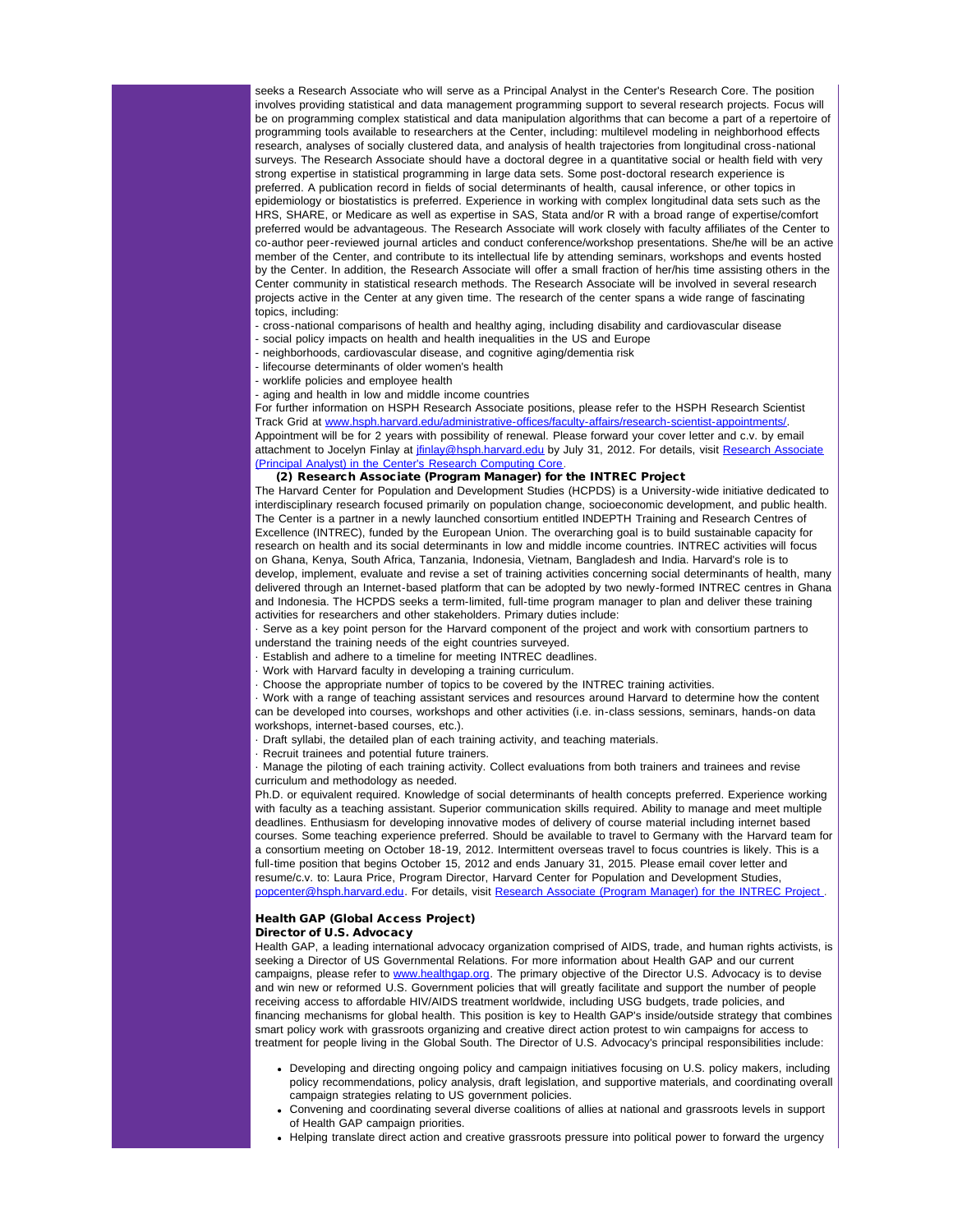#### of HIV treatment scale-up.

Forming and strengthening relations with relevant policy makers in all branches of government. Organizational responsibilities include:

- Contributing to overall advocacy strategy and campaign development
- Attending biweekly conference calls and working group meetings, and biannual strategy retreats; Submitting monthly workplans and reports and attending weekly staff calls, monthly in-person staff meetings and quarterly organizational retreats.
- Assisting with communications efforts, including action alerts and mobilization efforts
- Assisting with fundraising efforts and representing Health GAP's U.S. campaigns to stakeholders
- Health GAP is deeply committed to fostering and affirming an inclusive, multi-cultural, multi-ethnic environment for its staff, and core members. Applicants are requested to include in the cover letter a description of how they will assist Health GAP in creating this environment and to write about their commitment to global justice. People of color, people living with HIV/AIDS and immigrants from the global south are strongly encouraged to apply for this position. A proven track record of a commitment to global social justice is our paramount requirement for the position. We deeply value lived, personal experiences that will contribute to our organization's culture. In addition, it is expected that the candidate would have existing relationships with some key stakeholders in the Global AIDS movement and would be knowledgeable about some aspects of our campaign work. Health GAP is unique in that each of the staff work from home and the organization is non-heirarchical. However, we are seeking a candidate based primarily in Washington, DC or the immediate environs. Health GAP offers full health insurance, including basic dental and vision and three weeks vacation. Please send resume and cover letter to iflynn@healthgap.org immediately. Candidates will receive an email confirmation that their application was received. If you do not receive this application, please resend. Informational phone calls are welcomed and encouraged. Please direct your questions to Jennifer Flynn, Managing Director at (212) 537-0575 x 3.

#### MAC AIDS Foundation, the National coalition of STD Directors, and the National Alliance of State and Territorial AIDS Directors, Washington, DC Health Equity Fellows

This is an exciting opportunity to work with two national organizations that are critically involved in the STD/HIV work that occurs throughout the country. The Health Equity Fellowship is supported by funding from the MAC AIDS Foundation via a joint funding opportunity with the National Coalition of STD Directors (NCSD) and the National Alliance of State & Territorial AIDS Directors (NASTAD). Both national organizations are the leading voices in the field of STD/HIV prevention. The Health Equity Fellow plays a leadership role in expanding the organization's capacity and priority of mounting a robust and coordinated response among health departments to address the STD/HIV crisis among Black and Latino gay men in the United States. The Health Equity Fellow works with key health department leadership, community stakeholders, federal partners and policymakers to dramatically scale-up innovative, effective and tailored prevention approaches, including counseling and testing, partner services, community mobilization, Internet and new media technology. The Health Equity Fellow will work closely with staff of both agencies to develop and inspire strategies, as well as recommend and execute action steps and hands-on technical assistance that will implement culturally competent, relevant and effective programming for Black and Latino gay men. The Health Equity Fellow will be highly motivated and work as part of a team as well as maintain and develop new projects and work with minimal direction. Demonstrated ability to execute projects in a timely manner is required.

#### Essential Functions:

Assist in the overall implementation of grant strategies including meeting and training course development for health department leaders, community stakeholders and medical providers.

Create and disseminate resources such as policy tools and webinars.

Assess state health department technical assistance and program development needs to strengthen state/local health department STD & HIV/AIDS programs for Black and Latino gay me.

Perform other duties as assigned.

Minimum Requirements:

1. Skills/Knowledge

Working knowledge of health department programs including STD/HIV counseling and testing, behavioral interventions, partner services and other core health department programs.

Knowledge of social determinants of health and STD/HIV prevention issues affecting black and Latino gay men. Demonstrated ability to implement culturally competent and relevant programs.

Ability to lead and work in teams.

Proficiency in Microsoft office applications.

Skills in public speaking and delivery of technical assistance.

2. Experience/Education

Bachelor's degree or higher in public policy, public health or related fields; or any equivalent combination of training, education and experience that demonstrates the ability to perform the duties of the position.

3. Environment and Scheduling

Interest in working with an STD/HIV public health organization

Interest in working within a diverse work environment

Willing to travel as needed

This position is full-time for one year, with start and end dates to be determined at hire. During or following the fellowship period, the incumbent may be considered for other open positions, based on demonstrated competency in achieving results within the fellowship position. Reports To: Director of Training & Education, Health Equity Promotion. Applying: To apply for this position please send your resume, cover letter and a brief writing sample to Dana Cropper Williams at [dcropper@ncsddc.org.](mailto:dcropper@ncsddc.org) No phone calls, please

#### National Cancer Institute

Cancer Prevention Fellowship Program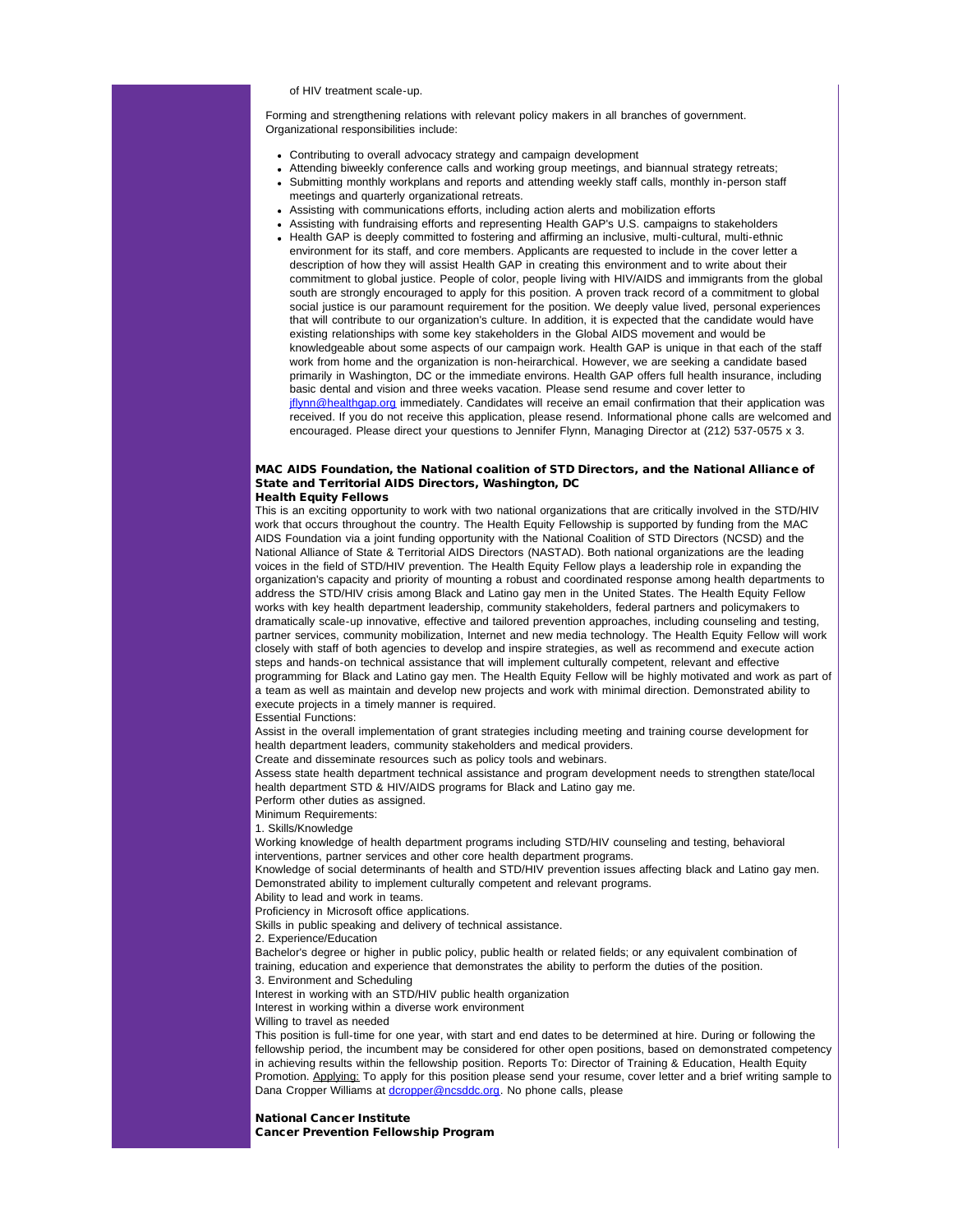#### Deadline: August 25, 2012

The National Cancer Institute (NCI) Cancer Prevention Fellowship Program (CPFP) is now accepting applications for Cancer Prevention Fellows. The deadline this year is August 25, 2012. Please share this unique postdoctoral training opportunity in the fields of cancer prevention and control with your contacts across the biomedical, health and related disciplines.

*As part of the program fellows receive:* \* The opportunity to obtain an M.P.H. degree at an accredited university during the first year, followed by mentored research with investigators at the NCI. Research opportunities exist across the spectrum of cancer prevention research, including: epidemiology, biostatistics, clinical services, laboratory, nutritional, and social and behavioral sciences.

\* Competitive stipends, paid health insurance, reimbursement for moving expenses, and a travel allowance to attend scholarly meetings or training.

The typical duration in the CPFP is 4 years (year 1: master's degree; years 2-4: NCI Summer Curriculum in Cancer Prevention and mentored research).

*Applicants should meet the following eligibility criteria:* \* Possess an M.D., Ph.D., J.D., or other doctoral degree in a related discipline or must be enrolled in an accredited doctoral degree program and fulfill all degree requirements by June 2013.

\* Be a citizen or permanent resident in the United States at the time of application.

\* Have no more than five years relevant postdoctoral experience.

To learn more about eligibility requirements and application details, please visit our website [https://cpfp.cancer.gov/fellowship](http://r20.rs6.net/tn.jsp?e=0019l1XMXRMQ6scSDJwAXy8Qv1N9W5ZOIv1MC6tVPxB0m2fQ6onk3CKe2-LGNFfct_Lhph5aBKAwQCGId-dQqQOPneBkJeGAqBUgU7ZaAoFc5AFcM1dPa8hab_12hP91kxI)<[http://cl.publicaster.com/ClickThru.aspx?](http://r20.rs6.net/tn.jsp?e=0019l1XMXRMQ6vawd_8JX28OkoPg9LwgmbrSxi9REwuSFLisMMBIuTeOuBcOOyh8kT-PrH5P6qRQECPunfzJFHkLsq7aDXkMRTBcg6xuXoh92ZxgP-bNuN9LPugT_SM2UdsyJY1gl_8dcliJXKDCLoNZVry2k-Z8gUtML86ZRFyEVdipOnQNCLBd_puZl57i_gklEeGTyNglb-r8eO13GxFMptKS-6fhVkDqI8_vJX0EPLh8bLPx94m8QcWt49M0n-O)

[pubids=8576%7c35%7c878%7c754&digest=tOmSAov%2buDJyrZpQ8ncxiA&sysid=1](http://r20.rs6.net/tn.jsp?e=0019l1XMXRMQ6vawd_8JX28OkoPg9LwgmbrSxi9REwuSFLisMMBIuTeOuBcOOyh8kT-PrH5P6qRQECPunfzJFHkLsq7aDXkMRTBcg6xuXoh92ZxgP-bNuN9LPugT_SM2UdsyJY1gl_8dcliJXKDCLoNZVry2k-Z8gUtML86ZRFyEVdipOnQNCLBd_puZl57i_gklEeGTyNglb-r8eO13GxFMptKS-6fhVkDqI8_vJX0EPLh8bLPx94m8QcWt49M0n-O) or contact

[cpfpcoordinator@mail.nih.gov.](mailto:cpfpcoordinator@mail.nih.gov) Additional program details can also be found in the comprehensive Cancer Prevention Fellowship Program Catalog [http://cl.publicaster.com/ClickThru.aspx?](http://r20.rs6.net/tn.jsp?e=0019l1XMXRMQ6tUlTNxtjcpz5YUT4FR2F5l5PYfaBEcgtfrLr3fQ3bc4bPO-7doOLSkQN2XZPBa5FzfI-ARHvr0Z2_WYHKgnXjYkCsXYluOtHbtpcQBL1kEyHig_YAKsGffw06rpHe1aA05OoojykiYujziBusTCudNpc-fnSQRZtk1EGOUgD3c8FMHkRePBO6Lrrrt5aTolaW6roMbaDfVkO-3orwESL4GEz5r1JEXieBW6rJGdB16OQ==) [pubids=8576%7c36%7c878%7c754&digest=ki5hYXk89rIJk9Cwfer1Lg&sysid=1.](http://r20.rs6.net/tn.jsp?e=0019l1XMXRMQ6tUlTNxtjcpz5YUT4FR2F5l5PYfaBEcgtfrLr3fQ3bc4bPO-7doOLSkQN2XZPBa5FzfI-ARHvr0Z2_WYHKgnXjYkCsXYluOtHbtpcQBL1kEyHig_YAKsGffw06rpHe1aA05OoojykiYujziBusTCudNpc-fnSQRZtk1EGOUgD3c8FMHkRePBO6Lrrrt5aTolaW6roMbaDfVkO-3orwESL4GEz5r1JEXieBW6rJGdB16OQ==)

#### Patient-Centered Outcomes Research Institute (PCORI)

#### Several Openings

#### [http://www.pcori.org/employment/](http://r20.rs6.net/tn.jsp?e=0019l1XMXRMQ6s38ekH2lM3QOyd9G8SU9iBB6MxySOO1981N2e4y8gcVtq1-dyn0lfISGa46RuldnL2-kkgYcyll15LMjBEGGXkKSLvqyqoHaWT3uEpcG1jrMu8U3upIaN-)

The Patient-Centered Outcomes Research Institute (PCORI) is authorized by Congress to conduct research to provide information about the best available evidence to help patients and their health care providers make more informed decisions. PCORI's research is intended to give patients a better understanding of the prevention, treatment and care options available, and the science that supports those options.

## Physicians for Human Rights

## Director for Communications

Physicians for Human Rights (PHR) is seeking a strategic, innovative and experienced Director of Communications to provide vision, leadership and direction for PHR's communications. The Director will lead a dynamic team of professional staff and consultants to develop and integrate organization-wide communications, marketing, and brand-building to promote PHR and its mission, communicate its research findings and policy agenda, enhance the organization's visibility and image among key stakeholders and help grow its global constituency. PHR's main headquarters is located in Cambridge, MA and also has an office in Washington DC. The Director of Communications will manage staff in PHR's Cambridge office but can be located in either PHR office in Cambridge, MA or Washington, DC. For more information, visit

[http://physiciansforhumanrights.org/about/jobs/director-of-communications.html](http://r20.rs6.net/tn.jsp?e=0019l1XMXRMQ6sTGd5RgQvGVC9OT_EkxboTfwa_eFXTn7l6dXYWXQwVjbhqxUiB-sYXY_Rjqx3qKOhRbvO48qb-gtRU6DeSRh6DfDiWDLCiPKBRCGtLvUZfAW98zk527Aw4_AuacuFq56nwC2Y7oFph3W-X8-B2r-YPivCSohWsBtuvWbIz9SCL9mzMAVCXeOIb).

#### Robert Wood Johnson Foundation

## Program Officer (Quality/Equality), Research and Evaluation

Deadline: August 15, 2012 The program officer (PO) will work with the Quality/Equality Team whose goal is to lift the overall quality of health care in targeted communities, reduce racial and ethnic disparities and provide models for national replication. The PO will work collaboratively with the Quality/Equality Team http://www.rwif.org/qualityequality/index.jsp and its national program called Aligning Forces for Quality [http://www.rwjf.org/qualityequality/af4q/](http://r20.rs6.net/tn.jsp?e=0019l1XMXRMQ6sl_0YzmXXJLEIpIuP7kmUfT5D9SBYF36KIHB1Wlg2FEpYJrJ_MPsb2JU-c80Dxnk9qXyLFUZhcrG9DG2FQBw-t3V-exUBLh2wD_29atjfn2SAS_w__93DFZDJMTuJMuhw=) (AF4Q). AF4Q supports the development of multi-stakeholder alliances in select communities and the use by these alliances of interventions in public reporting of quality data, quality improvement and consumer engagement to improve the health care, and ultimately the health, of the people in these communities. Research and analytic expertise in health services research, quality of care, costs of care and/or access to care is required. The program officers in the Research and Evaluation (R&E) Unit are professional staff responsible for creating, developing, implementing and managing the research and evaluation aspects of the Foundation's initiatives to improve health and health care. Their primary responsibility is to work with Vice President of Research and Evaluation and the team directors, team members and executive staff to design and implement research and evaluation strategies that generate impact congruent with the specific objectives of the teams and the Foundation. They are also responsible for Unit-level responsibilities such as promoting learning from research and evaluation on the Team and within the Foundation. They are also responsible for the development and management of performance measurement systems (i.e. indicators), and the supply of publications and research for the RWJF website to disseminate findings from research, evaluation and policy investments.

Essential Duties: *Program Development and Monitoring:* · Initiates and contributes to the design, implementation, and oversight of research and evaluation initiatives. May lead committees and work groups to design and manage program areas to achieve key team objectives. Serves as a partner with team director and other staff in identifying strategic objectives and direction.

· Works with internal staff, consultants, other funders and external organizations to plan, develop and respond to requests for funding. Screens and assesses prospective research and evaluation project proposals, works with applicants to refine plans and project budgets.

· Drafts preliminary summaries of the project and develops recommendations for teams, program staff, Foundation management and Board approval. Assures the quality of documents for projects being recommended for approval.

· Participates in meetings, conducts site visits, and reviews grantee submissions as part of overall responsibility for developing and managing existing grants and programs. Prepares oral and written summaries of grant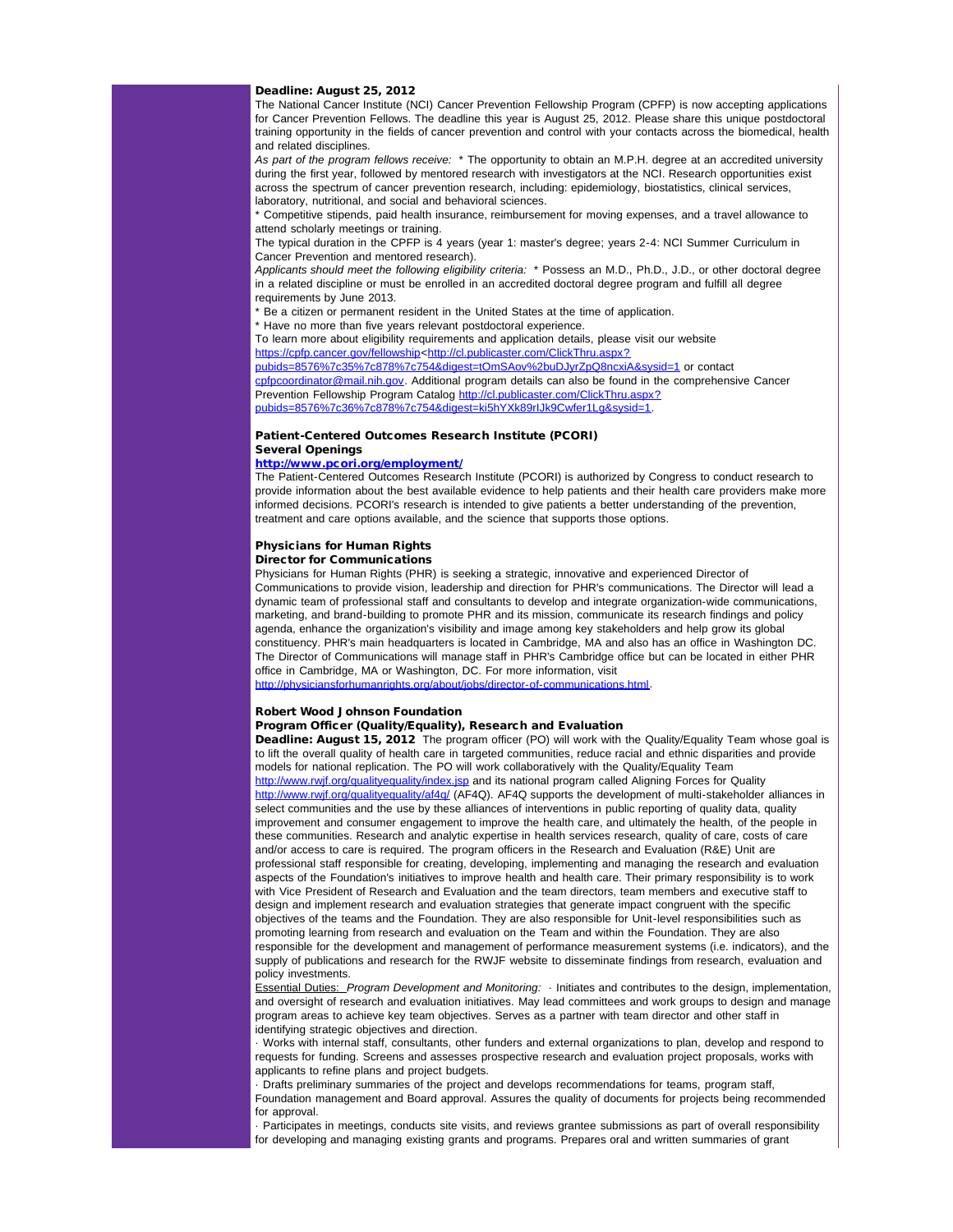## activities.

· Monitors programmatic aspects of funded projects and programs. Works with Grants Administrators in assessing financial status of funded programs over time.

· Leads the development of the research and evaluation part of the team's strategic plan.

· Leads the development and monitoring of team's performance indicators.

Learning and Dissemination:

· Works with staff and consultants to assess, evaluate, and disseminate results of programs and projects. Works with staff to develop measures of impact for major programs and activities.

· Works with staff and consultants to harvest lessons from previous and current grantmaking, and to actively disseminate results and lessons to other staff, grantees and the field.

· Collaborates with team directors and team members, particularly Communications staff, to develop plans for and disseminate team-based products, including content featured on rwjf.org.

· Develops plans and content for the RWJF website in collaboration with team members and other R&E staff. · Use social networking tools to monitor important fields and to communicate lessons from RWJF's work. *Team Functioning:* · Responsible for actively participating in team activities and improving team functioning, including compliance with team norms and providing support and back-up for team members.

#### Grantmaking Processes:

· Is responsible for understanding, implementing and following the grant making processes and policies of RWJF. · Analyzes and evaluates all aspects of team-wide and project-specific proposals including strength of the activity, value for dollars requested and the organization's health and stability. In supporting recommendations and in monitoring financial status, PO works in collaboration with grants administrators and other program and financial personnel in the Foundation.

Foundation and Field Contributions:

· Represents the Foundation publicly regarding program direction, program funding, and grantmaking results. Responds to public inquiries about the application process.

· Participates in conferences, seminars, and other professional development activities to maintain and enhance expertise and professional status. May conduct individual research related to the Foundation's priorities. Keeps up with the latest developments in their fields.

· Oversees and manages the support staff with whom they work.

· Contributes to and participates in internal Foundation groups and teams and carries out other responsibilities assigned by executive staff.

· Participates in Foundation-wide projects related.

· Initiates, develops and participates in efforts of the Foundation to evaluate itself through the scorecard and related efforts.

· Supports the vice president, R&E in accomplishing annual unit-wide goals and priorities.

· Performs other projects and responsibilities, as assigned.

Experience and Qualifications: · Completion of Ph.D. or experience equivalent to a Ph.D. degree in health services research, evaluation, public health, public policy, economics, psychology or related fields; or research experience equivalent to an advanced degree and three (3) or more years of relevant research and/or evaluation experience post doctorate.

· Excellent project management skills and ability to translate research and evaluation findings for use by internal and external stakeholders.

· Experience working on highly collaborative teams as well as exhibit leadership potential in areas of health services research, quality, costs and access to health care as a field of study.

· Experience handling multiple priorities effectively; must be adept at organizing time efficiently; high tolerance for ambiguity; ability to understand and work effectively with team members in the Foundation's organizational structure.

· Strong skills in research and evaluation methods; research skills, including use of Internet and databases; strong analytic skills. Survey research skills desired.

· Strong written and verbal communication skills are essential to success in this position; able to synthesize material and focus quickly on the essence of an issue; to identify major opportunities in a specific area; to see the big picture. Willingness to use social networking tools to further RWJF's work.

· Strong oral presentation skills.

· Strong people management skills.

· Personally motivated to support the Foundation's mission and goals; creative, flexible; able to work

independently and in teams to think imaginatively about opportunities; to create and respond to novel and innovative approaches to addressing an issue; to inspire others to work towards achieving team goals. · Demonstrated strong interpersonal skills; collegial, energetic, able to develop productive relationships with colleagues, grantees, consultants, external funders, and others who contribute to program development and management.

· Demonstrated maturity and sound judgment; ability to make decisions, justify recommendations, and be responsive and clear.

· Ability to travel - including for site visits and representing the Foundation at outside meetings.

## The Alameda County Public Health Department, Oakland, CA Policy Associate - Place Matters

100% FTE

Salary commensurate with experience

August 2012

Terms: This is an 18 month contract position with an option to renew and the possibility of converting to a permanent County position based on funding. The Alameda County Public Health Department (ACPHD) is seeking a Local Policy Associate who is dedicated to social and economic justice to join its Place Matters team that strives to improve health through local policy change in criminal justice, economics, education, housing, land use and transportation. The Policy Associate will act as point person on local housing and economics issues. Program Overview:

Place Matters is a core component of ACPHD's efforts to advance health and social equity - to create an Alameda County where everyone has the same opportunity for long, healthy lives, regardless of race, income and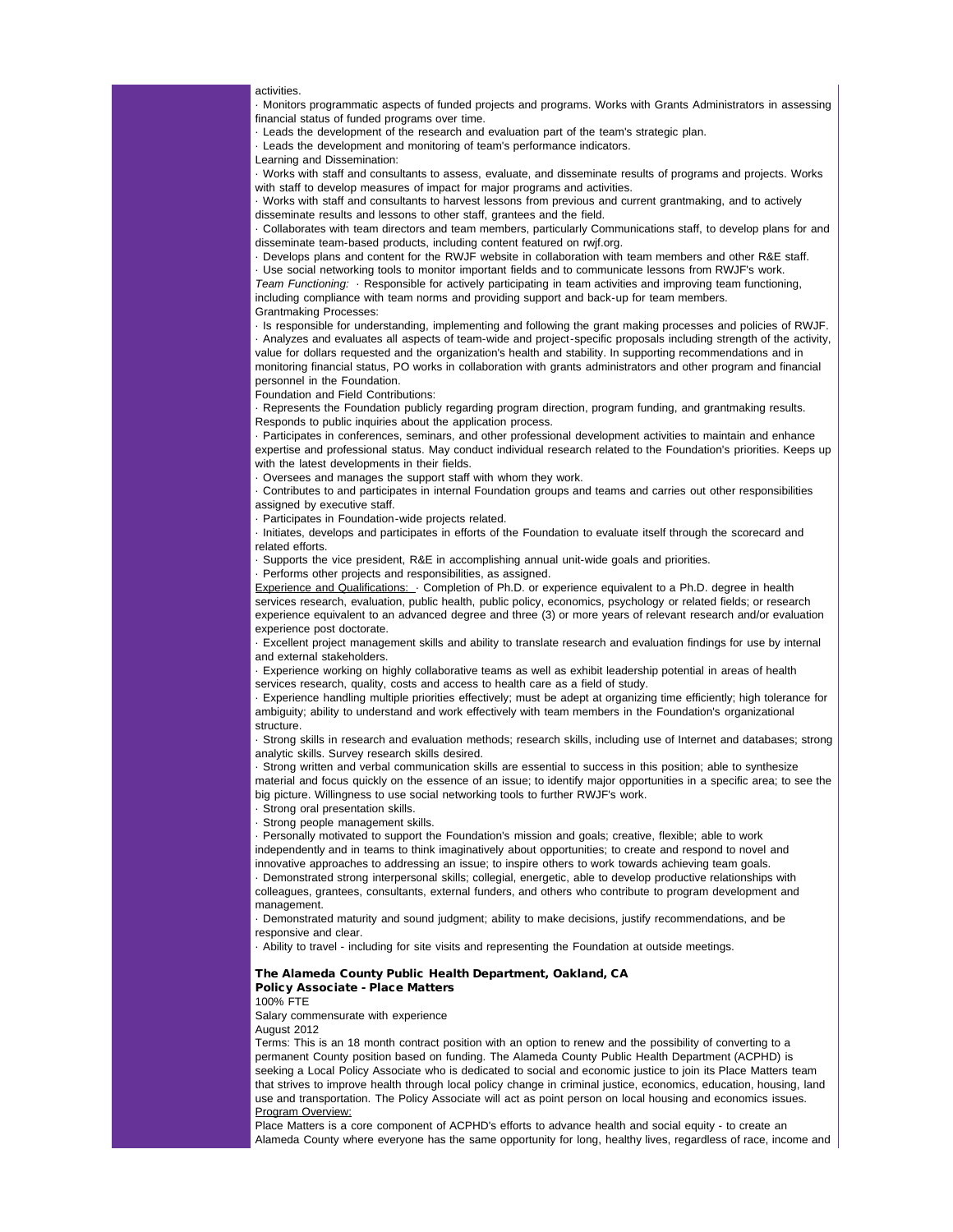neighborhood where they live. Place Matters advances equitable policies at the local level - city, county, regional in collaboration with grassroots organizations and across government agencies from a variety of sectors. Place Matters proactively advances a Local Policy Agenda and responds to emerging policy issues at the request of grassroots and government partners. As it collaborates to advance equitable local policy, Place Matters is committed to building the capacity of staff throughout ACPHD to contribute to policy efforts as part of their core programmatic work. The initiative is also committed to increasing awareness of intersections between multiple social issues and health equity, as well as increasing systemic consideration of the potential health equity impacts of policy decisions. Our current Place Matters activities include (this is not a complete list): a Health Impact Assessment examining how access to buses affect health; a partnership with community groups and the City of Oakland to improve code enforcement to better respond to and prevent chronic diseases such as asthma; and developing policies that would expand access to non-predatory financial products in areas of need throughout the County. For more information about Place Matters: [http://www.acphd.org/social-and-health-equity/policy](http://r20.rs6.net/tn.jsp?e=0019l1XMXRMQ6s_U3Bg4ITEryWdQDtWCf9d4gNXugEjIo3VxLiBzwV3iMRq98b1S46H5cjLHcC6xUR9D9E-0xCik4Fqbq_13znp8Y06ABp0xYb6QektzbwME2FAOkl5GFA93GCdXv0L-3yDMTj14YzEmCb9IMvS1Fh0ClSd3fzvRcW1UzyXIhpjy3kuSLRFj_u0)[change/place-matters.aspx](http://r20.rs6.net/tn.jsp?e=0019l1XMXRMQ6s_U3Bg4ITEryWdQDtWCf9d4gNXugEjIo3VxLiBzwV3iMRq98b1S46H5cjLHcC6xUR9D9E-0xCik4Fqbq_13znp8Y06ABp0xYb6QektzbwME2FAOkl5GFA93GCdXv0L-3yDMTj14YzEmCb9IMvS1Fh0ClSd3fzvRcW1UzyXIhpjy3kuSLRFj_u0)

## Position Overview:

The Local Policy Associate is responsible for supporting Place Matters' overall growth, and specifically for cocoordinating the Housing Workgroup and Economic Workgroup. Each workgroup is comprised of staff as well as government and community partners. In addition to advancing the Local Policy Agenda and responding to emerging policy issues, part of the work coordinating these workgroups includes building participant capacity to meaningfully engage in policy change. The Local Policy Associate contributes to and leads research, policy analysis, and policy advocacy that will advance Place Matters' policy goals, both in terms of short-term policy activities and long-term policy goals. This may include working on reports, generating written and oral testimonies, and work with traditional and social media. The Local Policy Associate reports to the Local Policy Manager. Ideal Candidate Qualities and Experience:

- Political astuteness and experience working in a political environment
- Cultural humility and experience working a multi-cultural environment
- Facilitation, meeting management, and team leadership experience
- Demonstrated experience using data for change, including written and oral translation of technical information into action
- Demonstrated experience coordinating programs, projects or campaigns
- Demonstrated experience relationship building, including working in collaborations
- Policy analysis and advocacy experience
- Demonstrated commitment to social justice
- Experience in economics and housing policy a plus
- Familiarity with local policy environment a plus
- 

## Minimum Qualifications:

- Education: equivalent to graduation from an accredited four year college or university, with focus in public policy, public health, social welfare, urban planning, or similar degree preferred
- Experience: equivalent to three years of full-time work, including policy analysis and advocacy and/or research, and program planning, implementation and coordination (Possession of a Master's degree may be substituted for two years of the required experience.

To Apply: Please send a resume and cover letter describing your interest and experience to Alexandra Desautels at [Alexandra.Desautels@acgov.org](mailto:Alexandra.Desautels@acgov.org) (email preferred) by July 2nd. You can also fax it to Alexandra Desautels' attention at 510-268-7012 or mail it to:

Alexandra Desautels Alameda County Public Health Department 1000 Broadway, 5th Floor Oakland, CA 94607 This position is open until filled. Interviews will be scheduled on a rolling basis.

### <span id="page-8-0"></span>U.S. Department of Health and Human Services HHS Innovation Fellows Program Deadline: July 20, 2012

Are you interested in solving the nation's most critical health care problems? The Health and Human Services Department (HHS) is looking for external experts and entrepreneurs to work on innovative projects through the HHS Innovation Fellows Program. The Innovation Fellows Program

[http://www.hhs.gov/open/initiatives/innovationfellows/index.html](http://r20.rs6.net/tn.jsp?e=0019l1XMXRMQ6sUTV0YdWPTIaL3kz7tkJ3QUlS0BQ8iFhvuc5SpZ7X2BY52Bq7PpAlUqalcZ8Xh17mjKL59LicfAF0XxvCWBq7O193CLHuV3W4cG8aC6jIZItiy3gapLHFzKNZrTCE-IKGR5BHiu7BMHD_8LqPTExzFWh4xinMxsKU=) aims to bring external ideas and expertise to HHS's own innovation process and rapidly create, develop, engage, and accelerate innovation. The Innovations Fellows Program marries innovative opportunities and federal staff to innovative external experts. The benefits for both parties are two-fold, the internal innovators receive expertise on an innovative project and external innovators receive a unique experience in government, solving some of the most critical issues this nation faces. To learn more about this fellowship opportunity please visit: [http://www.healthit.gov/buzz-blog/health](http://r20.rs6.net/tn.jsp?e=0019l1XMXRMQ6vpvVw3eNI6mriwIr2Fs5oqs32niIb08mY56gcXhpuTNf2E9OIiqJjVmXe0czn3cGi3b1dznBlKpBHf2qnIrV8pg5ObvZHDRp7Yad6IoyTSVdntg7w_kkSEp0STwebgmRkWX3yaV9nqMf8rKUS-gQK6WzvRr0OsuwERo16qAMZTtdJHmTnkjf3cdkAJjJC64VH4L5M2jS3pL8ZP-kGIb9G2BpBaPfIH-GcYKDyuBP_aoQ==)[innovation/innovation-opportunity-announced-hhs-innovation-fellows-program/](http://r20.rs6.net/tn.jsp?e=0019l1XMXRMQ6vpvVw3eNI6mriwIr2Fs5oqs32niIb08mY56gcXhpuTNf2E9OIiqJjVmXe0czn3cGi3b1dznBlKpBHf2qnIrV8pg5ObvZHDRp7Yad6IoyTSVdntg7w_kkSEp0STwebgmRkWX3yaV9nqMf8rKUS-gQK6WzvRr0OsuwERo16qAMZTtdJHmTnkjf3cdkAJjJC64VH4L5M2jS3pL8ZP-kGIb9G2BpBaPfIH-GcYKDyuBP_aoQ==).

#### [back to top](#page-0-3)

# CONFERENCES AND EVENTS

Adler School's Institute Social Exclusion 2012 Global Conference September 19-20, 2012

Chicago, IL USA More than half of the world's population lives in urban areas. That figure is projected to grow to more than 60 percent by 2050. Although cities possess conditions that promote good mental health, they embody conditions, such as poverty, conflict, and social isolation that can harm mental health, as well. On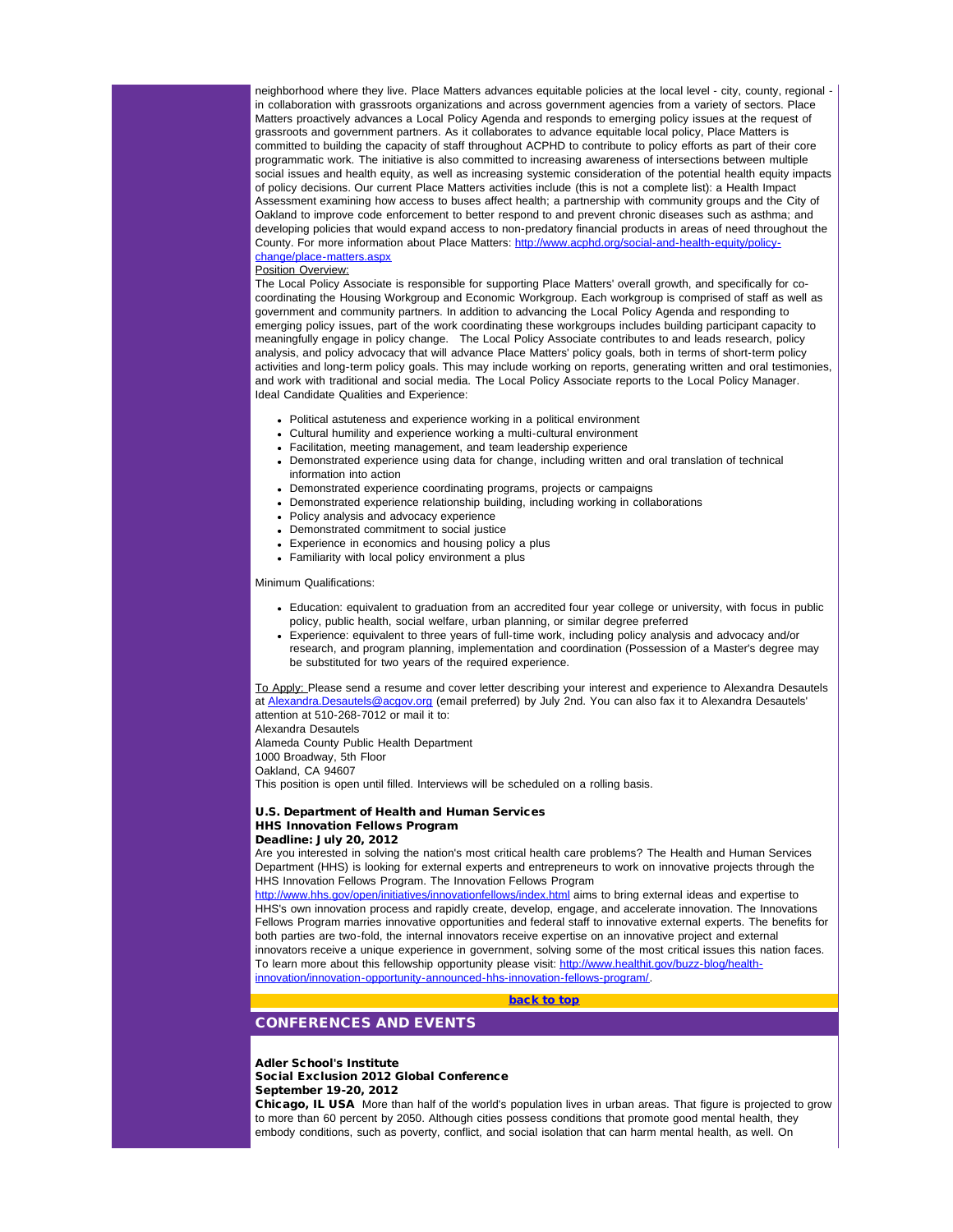September 19-20, 2012, at the Chicago Marriott Downtown, the Adler School of Professional Psychology and its Institute on Social Exclusion will host professionals in government, the academy and philanthropy to discuss the ways in cities impact the mental health outcomes of urban residents, and to share information about emerging tools, practices, and processes for ensuring that those impacts narrow mental health inequities and promote positive mental health and well-being. Michael G. Marmot, Ph.D., a leading scholar on global health inequalities, will give the keynote presentation. Marmot is director of the University College London Institute of Health Equity (Marmot Institute), and chair of the European Review on the Social Determinants of Health and the Health Divide. His pioneering work over the last 35 years advances understanding of the social causation of health inequalities. Plenary presenters will be:

\* Sarah Curtis, D.Phil., is a Professor of Health and Risk at the University of Durham in the United Kingdom. Curtis is an internationally recognized specialist in the geography of health who focuses on the geographical dimensions of health and health care inequalities. Her scholarship addresses how and why varying geographical settings relate to human health inequalities.

\* Kwame McKenzie, M.D. is the Director of the Social Aetiology of Mental Illness Training Centre at the Centre for Addiction and Mental Health and University of Toronto in Canada. His work focuses on the social causes of mental health problems, multi-cultural mental health, and social equity and health research. He is an expert on the social causes of psychosis, social capital, and the impact of racism on mental health. For details and conference registration, visit [http://www.adler.edu/conference.](http://r20.rs6.net/tn.jsp?e=0019l1XMXRMQ6s8RQoY-UoUuMYW0m0G5-Fwu437o5ZBOBfzQ3djiHeLu1L_RhcDo_ZIcYzAh8JN8sLjGMnCunbO4QPgP6pNB98UgmEN2EnZhXeJosymgSijwg==)

## Black Caucus of Public Health Workers and the Society for the Analysis of African American Public Health Issues

Pre-conference Meeting at the American Public Health Association Annual Meeting "Health Disparities Across the Lifespan: Addressing Gender-Specific Health Inequities Among the African Diaspora" October 27, 2012

San Francisco

The Black Caucus of Public Health Workers (BCHW) and the Society for the Analysis of African American Public Health Issues (SAAPHI) would like to cordially invite you to participate in the 2012 BCHW/SAAPHI pre-conference meeting held October 27, 2012 in San Francisco, CA. BCHW and SAAPHI, affiliates of the American Public Health Association (APHA), are national public health organizations comprising researchers, physicians and health advocates dedicated to improving the overall health of African Americans. Both organizations promote and utilize scientific research to inform scientific knowledge, program development and policy decisions. To pre-register go to: [http://www.eventbrite.com/event/1998610899.](http://r20.rs6.net/tn.jsp?e=0019l1XMXRMQ6ugAiaLlHIiNPbtXPZvOdoyxmvdw5nVKGd-IhdIUUL8ieQNDfSrUaxh7gd7tveCmBnYid9YsMOTNG1yxZ61bMUJ8KhZPVHWTSofu9AZ0vFJUlwP46xx8E8V1urgYPjotK8=)

"Health Disparities Across the Lifespan: Addressing Gender-Specific Health Inequities Among the African Diaspora" 7:00-8:00 Registration Opens 8:00-8:05 Presidents' Welcome Selena Smith, MPA- BCHW President Rebecca Hasson, PhD- SAAPHI President

8:05-10:00 "Maternal and Infant Health"

Richard David, MD- University of Illinois at Chicago

Wennonah Valentine, MBA-iDREAM for Racial Health Equity

Moderated by: Diane Rowley, PhD, MPH- University of North Carolina at Chapel Hill 10:00-10:15 Break

10:15-11:30 "Childhood Obesity in our African-American Communities"

Shiriki Kumanyika, PhD, MPH- University of Pennsylvania/African American Collaborative Obesity Research

Network

Mildred Thompson, MSW- PolicyLink

Moderated by: Tiffany Gary-Webb, PhD- Columbia University

11:30-1:00 Lunch

View trailer for "The Gospel of Healing" with film director Paul V. Grant

Thematic poster session 1:00-2:35 "Health Equity Across the Lifespan"

Adewale Troutman,MD, MPH, CPH-University of South Florida/APHA President-Elect

Linda Ray Murray, MD, MPH- Cook County Department of Public Health/APHA Immediate Past President 2:35-2:50 Break<br>2:50-4:00 "The S

"The Skin You're In: Why African Americans Live Sicker and Die Younger"

Thomas LaVeist, PhD- John Hopkin University

Introduction by Amani Nuru-Jeter, PhD, MPH- University of California Berkeley

SAAPHI Scientific Symposium

Denise Smith- Morehouse School of Medicine

Rachel Hardeman, MPH- University of Minnesota

Dara Mendez, PhD, MPH- University of Pittsburgh

Ndidi Amutah, PhD, MPH, CHES- Morgan State University Moderated by Rian Hasson, MD- Brigham and

Women's Hospital and Kesha Baptiste-Roberts, PhD, MPH- Penn State University<br>5:30 Closing Remarks

Closing Remarks

6:00-8:30 Reception co-sponsored by RWJF New Connections

## Kellogg Fellows Leadership Alliance Forum 2012

Leading Communities in the 21<sup>st</sup> Century: Resilience, Transformation, Transcendence For more information and to register: [http://www.kfla.org/programs/?p=p&c=275](http://r20.rs6.net/tn.jsp?e=0019l1XMXRMQ6txzC9bEkFUy4H1hqGWsEHa_QNjJ6k5Jr8UnPeilIhBSC85HgwDJNndeSDQwlchG9vOSfKkGNJZbJzUZhBcEaqpqo9aBuESK-lEBoEmblDgHuS__XXLcbHrd4ll0Bei0nWZ0DY-QIHGCQ==).

Society for Community Research and Action 14<sup>th</sup> Biennial Conference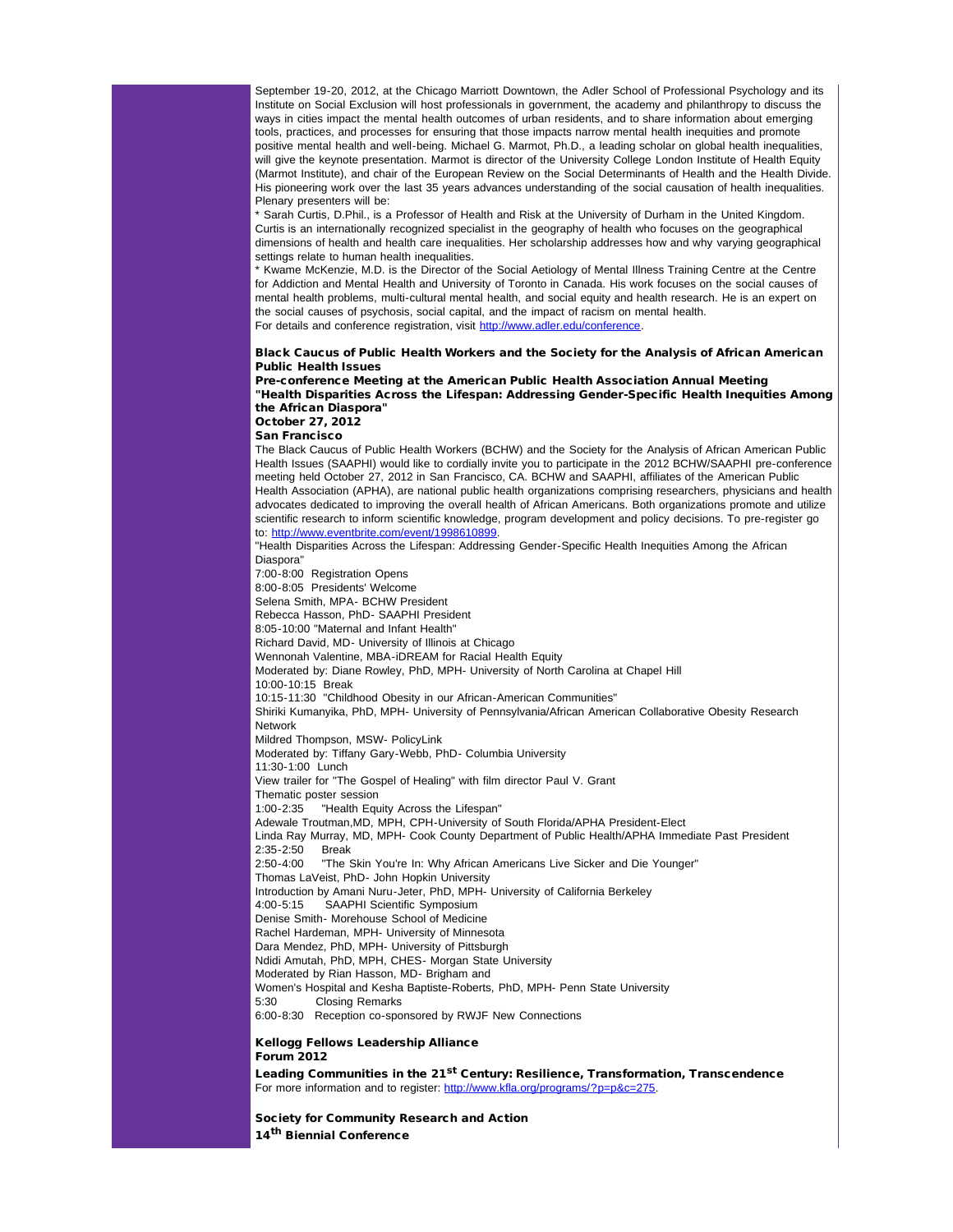# <span id="page-10-0"></span>"Communal Thriving: PURSUING MEANING, JUSTICE AND WELL-BEING June 6-9, 2013

Coral Gables, FL

The Society for Community Research and Action (Division 27 of the American Psychological Association) invites you to its 14th Biennial Conference, June 6th-9th, 2013, in Coral Gables, Florida, hosted by the School of Education and Human Development at the University of Miami. More details and the call for proposals will be coming soon! The theme of the conference is "Communal Thriving: PURSUING MEANING, JUSTICE AND WELL-BEING." Details: [http://bit.ly/Kn8PcT.](http://r20.rs6.net/tn.jsp?e=0019l1XMXRMQ6tztff0AUuM_4b_GycR3ZZwP1TiOdegwZR5ZzjdbkgURuVT4TZGRUmMFKDF-hUmgrnHa2IsrAQ2BBAdPqMlnTLF0aCnc7AULlA=)

## RESOURCES

# **Publications**

## Better Health: An analysis of public policy and programming focusing on the determinants of health and health outcomes that are effective in achieving the healthiest populations [http://bit.ly/KBUd9B](http://r20.rs6.net/tn.jsp?e=0019l1XMXRMQ6sk3pBvAFdighWuQljj7ZWt_v3f1DwVfxsqN7Ln0cwJgT28ios9YM2iihT09JiwzwDHgqPKjGImjUGHlMcEDtrAMOSVqKUnSe4=)

[back to top](#page-0-3)

Carles Muntaner, University of Toronto, Bloomberg Faculty of Nursing; Edwin Ng, University of Toronto, Dalla Lana School of Public Health; Haejoo Chung, Korea University, Department of Healthcare Management Canadian Health Services Research Foundation CNA/CHSRF series of reports to inform the CNA National Expert Commission, *The Health of Our Nation - The Future of Our Health System: Paper 1, 2012*

To advance the role of nursing in reducing health inequalities, this paper conducts a scoping review to assess the empirical association between social determinants and health outcomes and to identify public policies and political activities that reduce health inequalities.

Guided by the CSDH's conceptual framework, which emphasizes the "causes of the causes" to reduce social inequalities in health, this paper moves beyond the consideration of immediate causes such as medical treatments or lifestyle choices.

Three questions are addressed:

- What is the current scope of knowledge from Canadian research on SDOH, conceptualized as income, housing, food insecurity and social exclusion?

- What is the role of nursing in reducing health inequalities within Canada's political and economic contexts? - Which policy recommendations have the potential to narrow health inequalities?

Scoping review methods consisted of five steps.

First, the electronic database PubMed was searched using these keywords: "income" or "food insecurity" or "housing" or "social exclusion" and "population health" or "health inequalities" and "Aboriginal Peoples" or "First Nations" or "Métis" or "Inuit" and "Canada".

Second, we screened potentially relevant studies and included them if the studies presented empirical findings and tested at least one SDOH measure.

Third, we charted descriptive and empirical data using a coding template.

Fourth, studies grouped by theme were coded as positive (social determinant of health is positively associated with health), negative (social determinant is inversely associated with health), mixed (social determinant is inconsistently related to health) or no impact (relation between social determinant and health is not significant). Effect size metrics were also extracted to compare the strength of associations between social determinants and health-related outcomes.

Fifth, we searched government reports, international commissions and cost-benefit analyses to augment and inform our policy recommendations...."

# Community IRBs & Research Review Boards: Shaping the Future of Community-Engaged Research

## [http://bit.ly/MPHXob](http://r20.rs6.net/tn.jsp?e=0019l1XMXRMQ6sCGZ0LEFMznOW0OrXhiIctrm2FiSnhDec5ECqUm06sn0Q6v09ZijI5bF3MduPhUG9x234Ejavx_oSG1QZNZzLok3LqB-j4578=)

How can communities ensure they have a say in what research is conducted, how and by whom? The new report, "Community IRBs & Research Review Boards: Shaping the Future of Community-Engaged Research," highlights 9 community-based research review mechanisms, identifies cross-cutting points and critical issues, and suggests next steps. Published by Community-Campus Partnerships for Health, The Bronx Health Link and Albert Einstein School of Medicine, the report seeks to highlight the diverse approaches that communities can take when reviewing proposed research, some voluntary and advisory, others required and binding. The report was supported in part by a National Institutes of Health CTSA Community Engagement Supplement Award to the Albert Einstein-Montefiore Institute for Clinical and Translational Research Award # 3UL1RR025750-0452.

#### Community-Defined Solutions for Latino Mental Health Care Disparities California Reducing Disparities Project Latino Strategic Planning Workgroup Population Report

[http://www.kellogghealthscholars.org/news/1074604\\_bookwlink\\_reduce.pdf](http://r20.rs6.net/tn.jsp?e=0019l1XMXRMQ6tjw37YxLgBHIpLOZHAqGGfSbcxcCDWqqubG60PIVQGYioEYnDCM15CwxkXfwk4El11Z-Qsz-j3eDhLR2uYIeL720VENoLvBdvJEduZT-mnYCdCIHKfgzUz3egRntvVzEZxqfQyxreRQNVzD38q3D_ddZgKIll7US8=)

On behalf of the California Department of Mental Health (CDMH), we are pleased to present the research results of the California Reducing Disparities Project (CRDP): Latino Strategic Planning Workgroup (SPW). This Executive Summary offers a brief background of the CRDP Project, followed by an overview of the research purpose, mental health status of Latinos, key findings, community-identified strategies for improving mental health treatment, and strategic directions and recommendations for reducing health disparities in Latinos. This project examined mental health disparities for the Latino population. Our aim was to develop and implement the appropriate process for identifying community-defined, strength-based promising practices, models, resources, and approaches that may be used as strategies to reduce disparities in mental health. To accomplish this goal, we adopted a set of topics from the California Department of Mental Health (2009). We also adopted the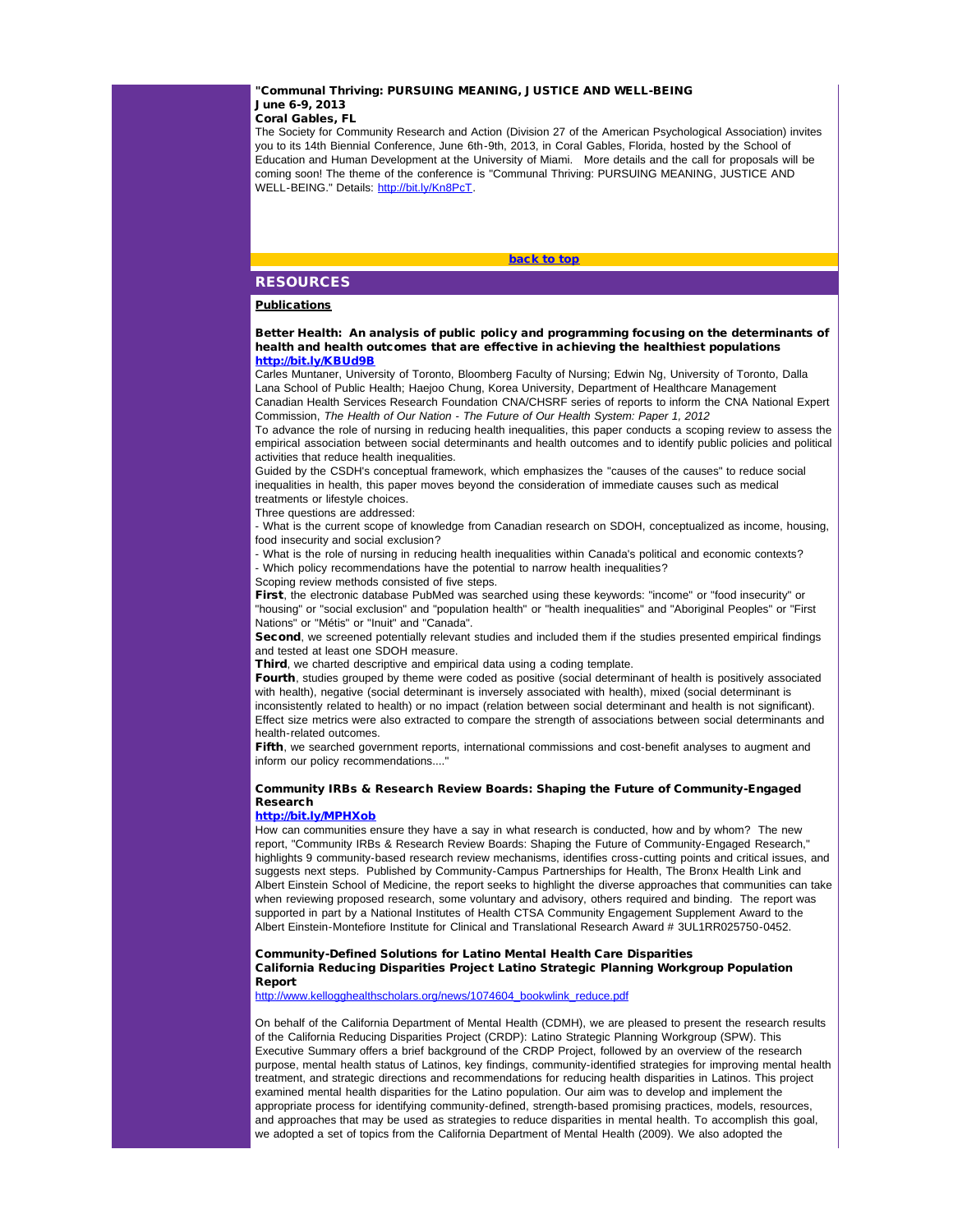community-based participatory research (CBPR) framework from Minkler and Wallerstein (2008) to ensure a continuum of community involvement that over time builds and strengthens partnerships to achieve greater community engagement (McCloskey et al., 2011). Our overall findings suggest that racial and ethnic minority groups in the U.S. fare far worse than their white counterparts across a range of health indicators (Smedley, Stith, and Nelson, 2003). Non-white racial and ethnic groups now constitute more than one third of the population in the United States (Humes, Jones, and Ramirez, 2011), and as the nation's population continues to become increasingly diverse, the passing of the health care reform law (Andrulis, Siddiquui, Purtle and Duchon, 2010) becomes a critical piece of legislation in advancing health equity for racially, ethnically, and sexually diverse populations.

## Organizing for Social Change: Midwest Academy Manual for Activists

Kim Bobo, Jackie Kendall, and Steve Max. 4th ed. The Forum Press, 2010. 401p index ISBN: 9780984275212 [Organizing for Social Change 4th Edition](http://r20.rs6.net/tn.jsp?e=0019l1XMXRMQ6sR9S458pRXUMw9j9Yaavf9ovJ0UQxYogSE1hi8ReCm3pOPtaITrU86sG-b0V0IuniqlOq68kYkSI8zqf61ut_JZOqYKev9d6bXBYFdklXHAZ7cwxKybgUWbfOI1yNwqF4=) is a comprehensive manual of essential tools for direct action organizing. The book outlines specific steps, lists and charts to help organizers move through the phases of a campaign, includes a solid index to help readers zero in on a specific topic or problem, and a great list of resources with updates reflecting changes in contexts and technologies. It provides clear and concise information, from tactics to the mechanics on what it takes to make social change: recruitment, tactics, public speaking, using the media and building powerful organizations. *Learn to think strategically, act effectively and get results!* [AVAILABLE DIRECTLY FROM THE PUBLISHER--DISCOUNTS FOR BULK](http://r20.rs6.net/tn.jsp?e=0019l1XMXRMQ6vDsyRZNg9qoBLOWHZgLP5sQ8_HdnC2T-kv6caHoO3-PU5fwcaiSlbEcTeNux3hvzMKs44mwo94HKDyyRl0trw1SADsLhktjM_o-wXXrMaLVmiSAy10nYqilqAhxNHnpq4=) [ORDERS](http://r20.rs6.net/tn.jsp?e=0019l1XMXRMQ6vDsyRZNg9qoBLOWHZgLP5sQ8_HdnC2T-kv6caHoO3-PU5fwcaiSlbEcTeNux3hvzMKs44mwo94HKDyyRl0trw1SADsLhktjM_o-wXXrMaLVmiSAy10nYqilqAhxNHnpq4=),[TheForumPress@cs.com](mailto:TheForumPress@cs.com), 714-545-3114, Also available on Amazon.com, B&N.com,

PUBLIC AFFAIRS | ISBN: 9780984275212 | \$39.95 | Discounts for Bulk Orders

# Peer-Leader Training to Improve the Health of Veterans: The POWER Curriculum POWER Partnership

#### [http://bit.ly/MU0Esm](http://r20.rs6.net/tn.jsp?e=0019l1XMXRMQ6vFkMT4ql9dp9exynUPWVCjKJfQOmZfJbLXSZHJ51zuaAJIaHh9u6hqGeupSZxPV8QaFPqKY62VxDCahOFtIcqANbMgqTOZAc8=)

This product resulted from the POWER (Posts Working for Veterans Health) Partnership a government-funded project to train members of local veteran service organizations to lead health-focused activities and to model healthy behaviors for their peers, many of whom are experiencing chronic health conditions. The POWER Curriculum contains three main categories of materials:

The initial 8-hour training session. In this session new peer leaders acquire a foundation of information and resources to plan and conduct health-focused activities.

Mini-training sessions. This series of follow-up, 90-minute training sessions cover 12 health topics and provide peer leaders with supportive resources and information.

Monitoring and evaluation. POWER tools and reports are provided to support on-going evaluation of the processes and products of peer leader training.

This product is a comprehensive curriculum for health-focused, small-group peer leaders. This product will have a wide range of audiences, from a health education team wanting to deliver a longitudinal, sustained health program, to individuals with minimal health experience looking to organize a single health promotion session.

## Place Matters for Health in Orleans Parish: Ensuring Opportunities for Good Health for All Joint Center for Political and Economic Studies, Orleans Parish PLACE MATTERS Team [http://www.jointcenter.org/research/place-matters-for-health-in-orleans-parish-ensuring](http://r20.rs6.net/tn.jsp?e=0019l1XMXRMQ6vFTErzqHPxHJrkgWERixLev33oXlkLlWzJGT6OiADzgRBCPerIfCBVu4bVUrBReEzIvhauY1f_0akW97ZBH8t8u8vVOU_u4UZFXnWeIEDzrt30RZjhMe7-Fk5W_NO1nlvNsdkrId28O5zteOw9R8E3mxU3Wj7nTbvjzTC4_lz1wyF_gn4HK0bsXhfBdfE5ZRiJIVUJChzoJvJlnn3uXLphC_UtP6woNMwOeq2boPlJwQ==)[opportunities-for-good-health-for-all](http://r20.rs6.net/tn.jsp?e=0019l1XMXRMQ6vFTErzqHPxHJrkgWERixLev33oXlkLlWzJGT6OiADzgRBCPerIfCBVu4bVUrBReEzIvhauY1f_0akW97ZBH8t8u8vVOU_u4UZFXnWeIEDzrt30RZjhMe7-Fk5W_NO1nlvNsdkrId28O5zteOw9R8E3mxU3Wj7nTbvjzTC4_lz1wyF_gn4HK0bsXhfBdfE5ZRiJIVUJChzoJvJlnn3uXLphC_UtP6woNMwOeq2boPlJwQ==)

PLACE MATTERS for health in important ways, according to a growing body of research. Differences in neighborhood conditions powerfully predict who is healthy, who is sick, and who lives longer. And because of patterns of residential segregation, these differences are the fundamental causes of health inequities among different racial, ethnic, and socioeconomic groups. The Joint Center for Political and Economic Studies and the Orleans Parish PLACE MATTERS team are very pleased to add to the existing knowledge base with this report, *Place Matters for Health in Orleans Parish: Ensuring Opportunities for Good Health for All*. The report, supported by a grant from the National Institute on Minority Health and Health Disparities (NIMHD) of the National Institutes of Health and written in conjunction with the Center on Human Needs at the Virginia Commonwealth University and the Virginia Network for Geospatial Health Research, provides a comprehensive analysis of the range of social, economic, and environmental conditions in Orleans Parish and documents their relationship to the health status of the Parish's residents. The study finds that social, economic, and environmental conditions in lowincome and non-white neighborhoods make it more difficult for people in these neighborhoods to live healthy lives. Among the study's key findings are that life expectancy in the Parish varies by as much as 25 years depending on the zip code. Zip codes with the lowest life expectancy tend to have a higher percentage of people of color and low-income residents. Community-level risk factors, such as high concentrations of people living in poverty, overcrowded households, households without a vehicle, and vacant housing are among the factors that predict health inequalities in the Parish. The overall pattern in this report - and those of others that the Joint Center has conducted with other PLACE MATTERS communities - suggests that we need to tackle the structures and systems that create and perpetuate inequality to fully close racial and ethnic health gaps.

#### Why Women Still Can't Have It All Anne-Marie Slaughter, *The Atlantic*

[http://www.theatlantic.com/magazine/archive/2012/07/why-women-still-can-8217-t-have-it](http://r20.rs6.net/tn.jsp?e=0019l1XMXRMQ6uxCXubnm5Ij1-_0-l28HEU_POYDtVxfcA22CC3l-eHthjWg-NQPFqCJiTohWFD-l-s4XpOlw-a-oWxibS4o9FNuv0LNkdn20l7QMPyr6tS6n5_-sik8auxOeKiMjn1-ibN_Xdd9HIULF7kUjTbxYp9h3i5NffPtsGx4c7M51J4xEE_HXWGGAQWpML6v3hKl_H4jSOe1R2b0dCPglRO-QCxPhRevzLo2cpkuW5TFpoF85M34aLsk-kA)[all/9020/#.T-QYzOvC978.email](http://r20.rs6.net/tn.jsp?e=0019l1XMXRMQ6uxCXubnm5Ij1-_0-l28HEU_POYDtVxfcA22CC3l-eHthjWg-NQPFqCJiTohWFD-l-s4XpOlw-a-oWxibS4o9FNuv0LNkdn20l7QMPyr6tS6n5_-sik8auxOeKiMjn1-ibN_Xdd9HIULF7kUjTbxYp9h3i5NffPtsGx4c7M51J4xEE_HXWGGAQWpML6v3hKl_H4jSOe1R2b0dCPglRO-QCxPhRevzLo2cpkuW5TFpoF85M34aLsk-kA)

It's time to stop fooling ourselves, says a woman who left a position of power: the women who have managed to be both mothers and top professionals are superhuman, rich, or self-employed. If we truly believe in equal opportunity for all women, here's what has to change.

10 best resources for . . . evidence-informed health policy making Kaelan A Moat  $1.2.3$ <sup>\*</sup> and John N Lavis 2,3,4,5,6

## Website: [http://bit.ly/MJQSJf](http://r20.rs6.net/tn.jsp?e=0019l1XMXRMQ6tYc8UPpuC5GB7GGl-YLLXAnUgnkaDunBxJcVEyBOV13GxOWFLOHhiYv6QUbjx4CsfqzPdjrlfDeqiWF-1Y3OHq0iCzaOQHLsA=) PDF at: [http://bit.ly/O00tOc](http://r20.rs6.net/tn.jsp?e=0019l1XMXRMQ6vm2-Jc_tNoez_eZPK3V3qzYlXcbxue_KsqwJlbCEqIiF6n2xHE6ry9kRPuQSwFKi6anK_l8CwFMYkx7USTPympWkgvHQrDt4M=)

<sup>1</sup> Health Policy PhD Program, McMaster University, Hamilton, Canada, <sup>2</sup>Program in Policy Decision-making, McMaster University,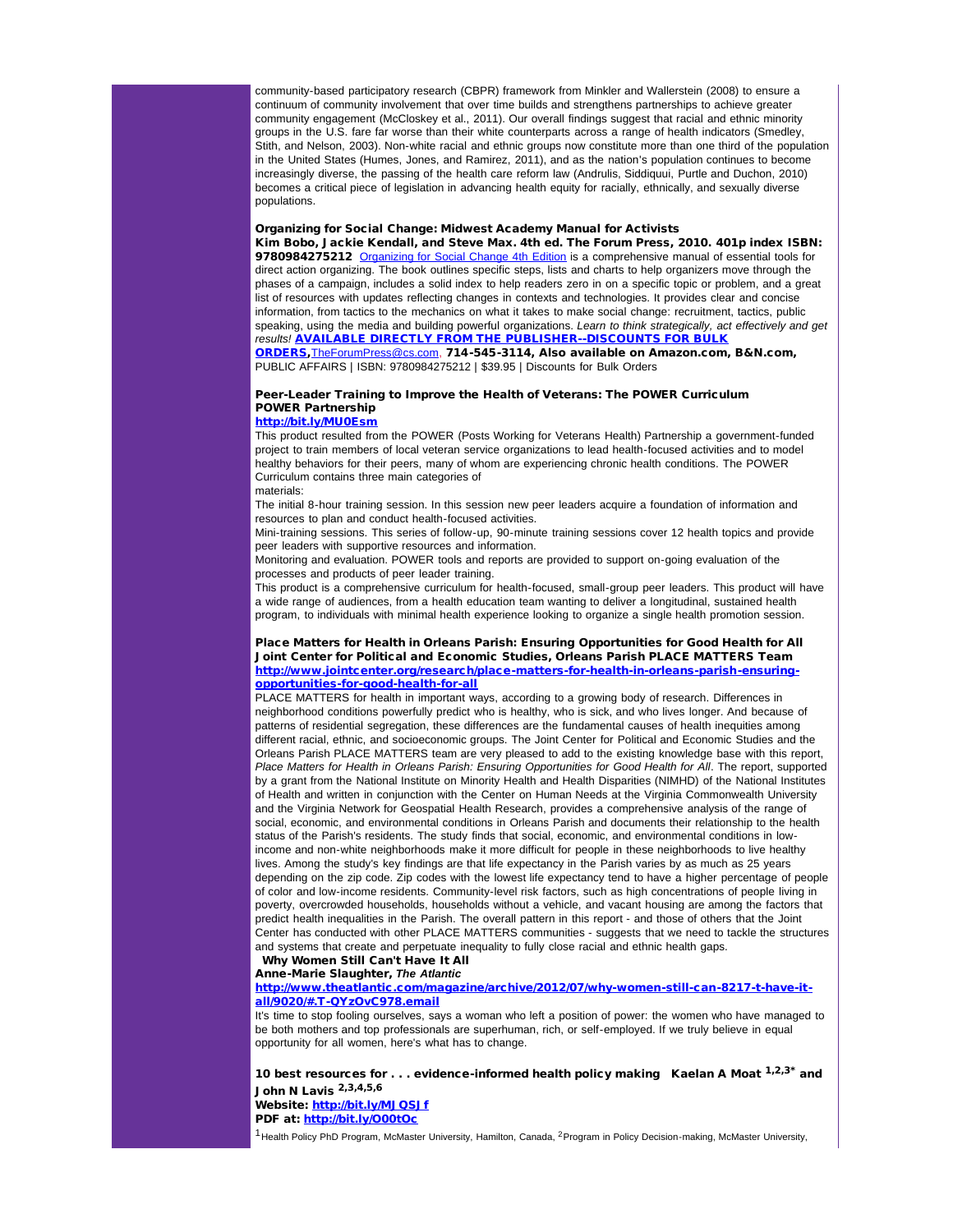Hamilton, Canada, <sup>3</sup>Centre for Health Economics and Policy Analysis, McMaster University, Hamilton, Canada, <sup>4</sup>McMaster Health Forum, McMaster University, Hamilton, Canada, 5Department of Clinical Epidemiology and Biostatistics, McMaster University, Hamilton, Canada and 6Department of Political Science, McMaster University, Hamilton, Canada Health Policy and Planning -June 20, 2012

Published by Oxford University Press in association with The London School of Hygiene and Tropical Medicine ......... linking research to policy requires both a comprehensive understanding of the policy-making processincluding the influence of institutions, interests, ideas and external events-and an awareness of a number of established strategic approaches that are available to support the use of relevant research evidence in the formulation of health policies.

To help guide this understanding, a framework has been developed to identify and organize key elements that can help one understand ways to support the use of evidence in the policy-making process (Lavis et al. 2006). These elements are:

- Climate: how those who fund research, universities, researchers and users of research support or place value on efforts to link research to action;
- Production of research: how priority setting ensures that users' needs are identified and how scoping reviews, systematic reviews and single studies are undertaken to address these needs;
- Push efforts: how strategies are used to support action based on the messages arising from research; Efforts to facilitate user pull: how 'one stop shopping' is provided for optimally packaged, high-quality reviews either alone or as part of a national electronic library for health; how these reviews are profiled during 'teachable moments such as intense media coverage; and how rapid response units meet users' needs for the best research;
- User-pull efforts: how users assess their capacity to use research and how structures and processes are changed to support the use of research;
- Exchange efforts: how deliberative processes and meaningful partnerships between researchers and users help them to jointly ask and answer relevant questions.

This paper employs the elements of the framework to identify and outline the 10 most useful and publicly available resources from a range of diverse sources, and in a variety of formats (a mix of reports and articles, plus a database and listserv), that can help facilitate a better understanding of supporting the use of research evidence in the health policy process. Although this is by no means intended to serve as an exhaustive or definitive inventory, taken as a whole, each of the included resources provides an excellent way with which to build a comprehensive understanding of the various facets of supporting evidence informed health policy......

## Website

## National Association of County and City Public Health Officials Roots of Health Inequity

## [http://rootsofhealthinequity.org/](http://r20.rs6.net/tn.jsp?e=0019l1XMXRMQ6sa4JZdBXfhn6JujLLU0OQUuTTvEG8Aep_kFwyvO3Kk1GdS1a2EAZ-lFRtmZeStSm51HWeMzvthGWytM6atDum3YS-9lpuIgpNIG6QLSL_mOb8hs2CihmnS)

In 2009, the National Association of County and City Public Health Officials received a two-year grant from the National Center for Minority Health and Health Disparities at the National Institutes of Health to create an educational website that helps public health practitioners recognize and act more effectively on the social injustices at the root of health inequity. *The Roots of Health Inequity is an online learning collaborative. The site offers a starting place for those who want to address systemic differences in health and wellness that are, actionable, unfair, and unjust. As a participant in the learning collaborative you will have a chance to explore concepts and strategies by working through five critical questions:* (1) Where Do We Start?

Explore the relationship among changing the culture of our organizations, engaging community members, and negotiating with political pressures strategically (UNIT 1: Where Do We Start?). This unit provides Continuing Education by participating in specified activities.

(2) What Are "Frames" and How Do They Influence Public Health Practice?

Consider how "mental models" or "frames" influence public health work. Discuss how values, assumptions, and interests affect the capacity for addressing health inequities (UNIT 2: Perspectives on Framing). (3) What Can History Teach Us about the Role of Public Health and Public Health Practitioners?

Explore the transformation of public health during the last 150 years, including the forces that advanced or limited the field (UNIT 3: Public Health History).

(4) What Are the Root Causes of Health Inequities?

Examine the importance of class structure, racism, and gender inequity in the development of health inequities (Unit 4: Root Causes).

(5) What Are the Principles of Social Justice?

Explore the principles of social justice and ways to influence the institutions and agencies that generate health inequity. (Unit 5: Social Justice).

## **Others**

# World Health Organization

## Update on New Tool being Developed on Social Determinants of Health ACTION:SDH [www.actionsdh.org](http://r20.rs6.net/tn.jsp?e=0019l1XMXRMQ6t3kYyN-DD1edpDHmL4AOX8w2n8oQ9CQQkbLSKKRLBqDDY99k1iWpIFg7fEFp3rbkO8Yon8_GnYZAeDueqQvVplHkmwzsm31bs=)

This tool is being brought to the public health community by the World Health Organization with the aim of providing public health, and other practitioners on the social determinants of health, with a one-stop portal, it was